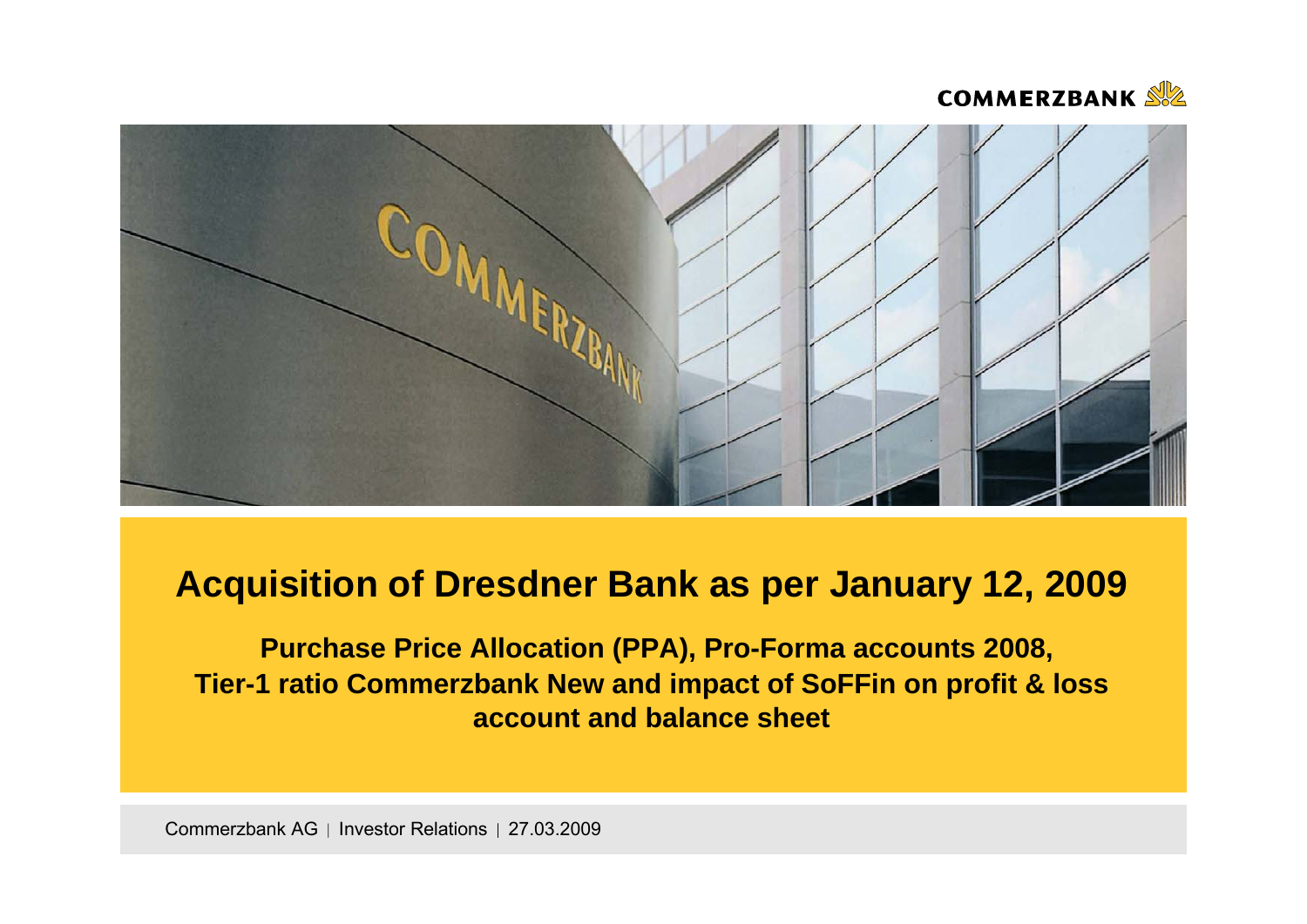

### **Agenda**

- **1. Acquisition of Dresdner Bank – Purchase Price Allocation**
- 2. Pro-Forma accounts 2008
- 3. Tier-1 ratio Commerzbank New
- 4. Impact of SoFFin on profit & loss account and balance sheet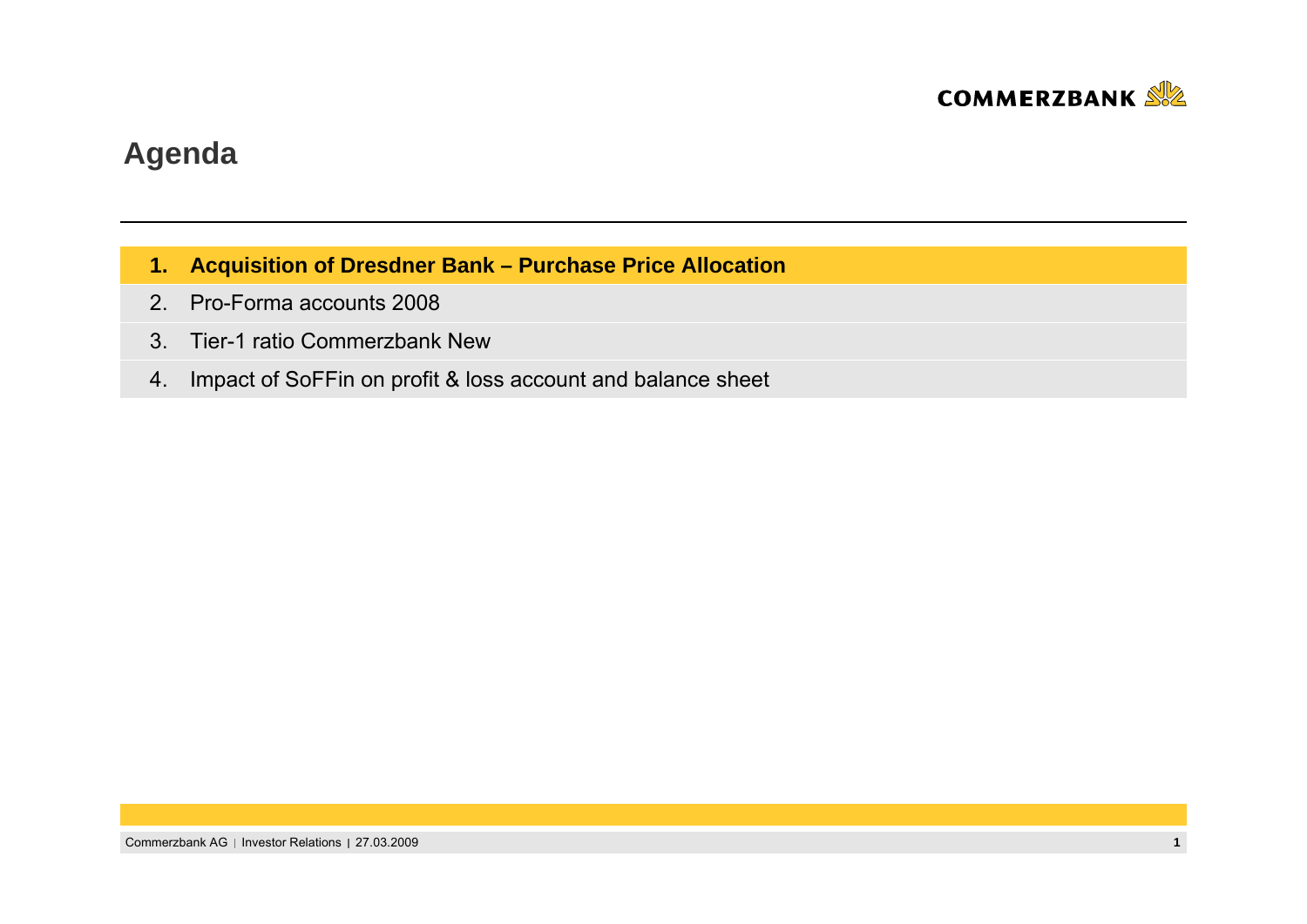

## **Acquisition of Dresdner Bank as per January 12, 2009 Pro-forma accounts 2008 incl. Purchase Price Allocation (PPA)**

- Purchase Price Allocation (PPA)
	- IFRS 3 procedure and status PPA
	- PPA impact on Dresdner Bank
- Pro-Forma accounts 2008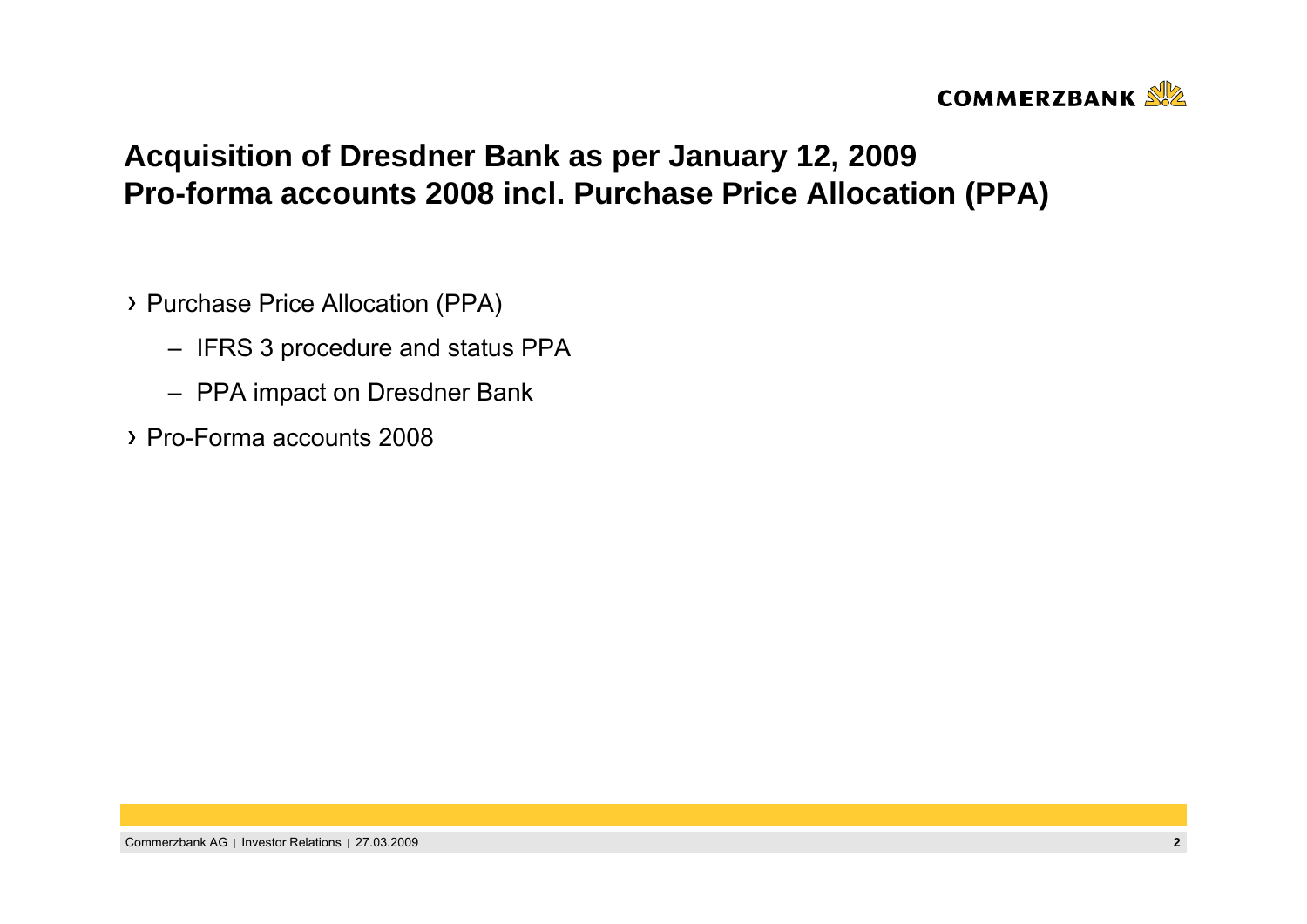

## **Acquisition of Dresdner Bank as per January 12, 2009 Pro-forma accounts 2008 incl. Purchase Price Allocation (PPA)**

In the **IFRS-revaluation accounts** of Dresdner Bank:

- all **assets** and **liabilities** are to be newly valued at their **fair value**,
- all **contingent liabilities** not included in the balance sheet up to now are to be reported at **fair value**,
- all **intangible assets** not included in the balance sheet up to now are to be reported at **fair value**,
- on all adjustments **deferred taxes on the assets** as well as the **liabilities side** will be calculated.

#### **Consequence:**

As a result, **unrealised losses** and **reserves** of the acquired company will be made transparent (so called "**Purchase Price Allocation**" **(PPA)**).

The figures can be based on **estimates** and can be adjusted for a period of up to **twelve months**. The differing amount / goodwill can therefore change up until the 2009 year end accounts.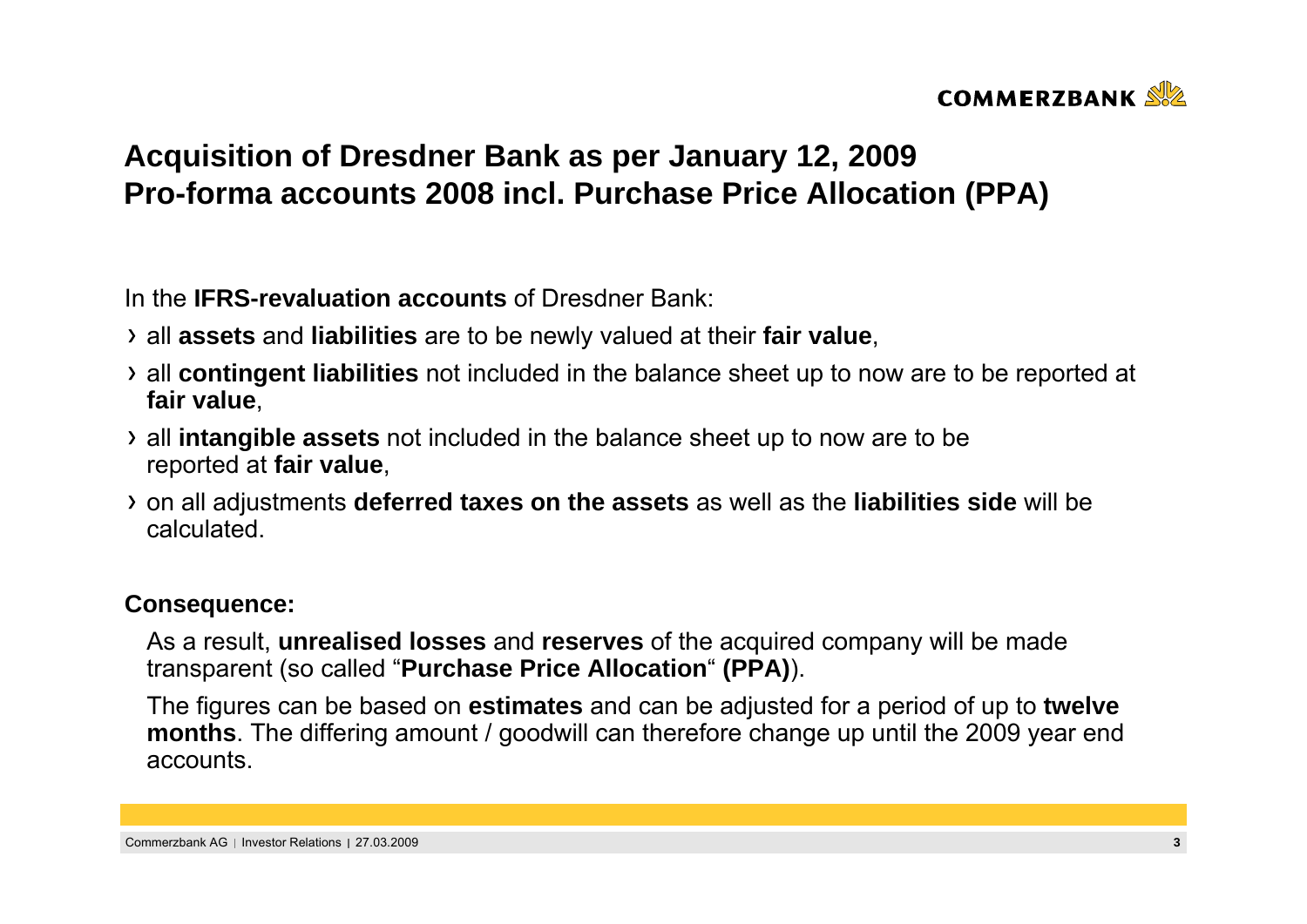

# **Purchase Price Allocation (PPA) Acquisition of Dresdner Bank as per January 12, 2009**

| <b>ASSETS</b>                                                       |                             |                                    |                            |
|---------------------------------------------------------------------|-----------------------------|------------------------------------|----------------------------|
| $(\in$ m)                                                           | <b>Assets</b><br>12. Jan 09 | <b>PPA</b> effects<br><b>Total</b> | <b>Assets</b><br>incl. PPA |
| Cash reserve                                                        | 18,642                      |                                    | 18,642                     |
| Claims on banks                                                     | 63,985                      | 14                                 | 63,999                     |
| Claims on customers incl. LLPs                                      | 119,094                     | $-209$                             | 118,885                    |
| Positive fair values attributable to derivative hedging instruments | 872                         |                                    | 872                        |
| Assets held for trading purposes                                    | 189,845                     |                                    | 189,845                    |
| Financial investments                                               | 23,448                      | 132                                | 23,580                     |
| Intangible assets                                                   | 338                         | 668                                | 1,006                      |
| <b>Fixed assets</b>                                                 | 1,071                       | $-73$                              | 998                        |
| Tax assets                                                          | 964                         | $-2$                               | 962                        |
| Other assets                                                        | 1,977                       |                                    | 1,977                      |
| <b>TOTAL</b>                                                        | 420,236                     | 530                                | 420,766                    |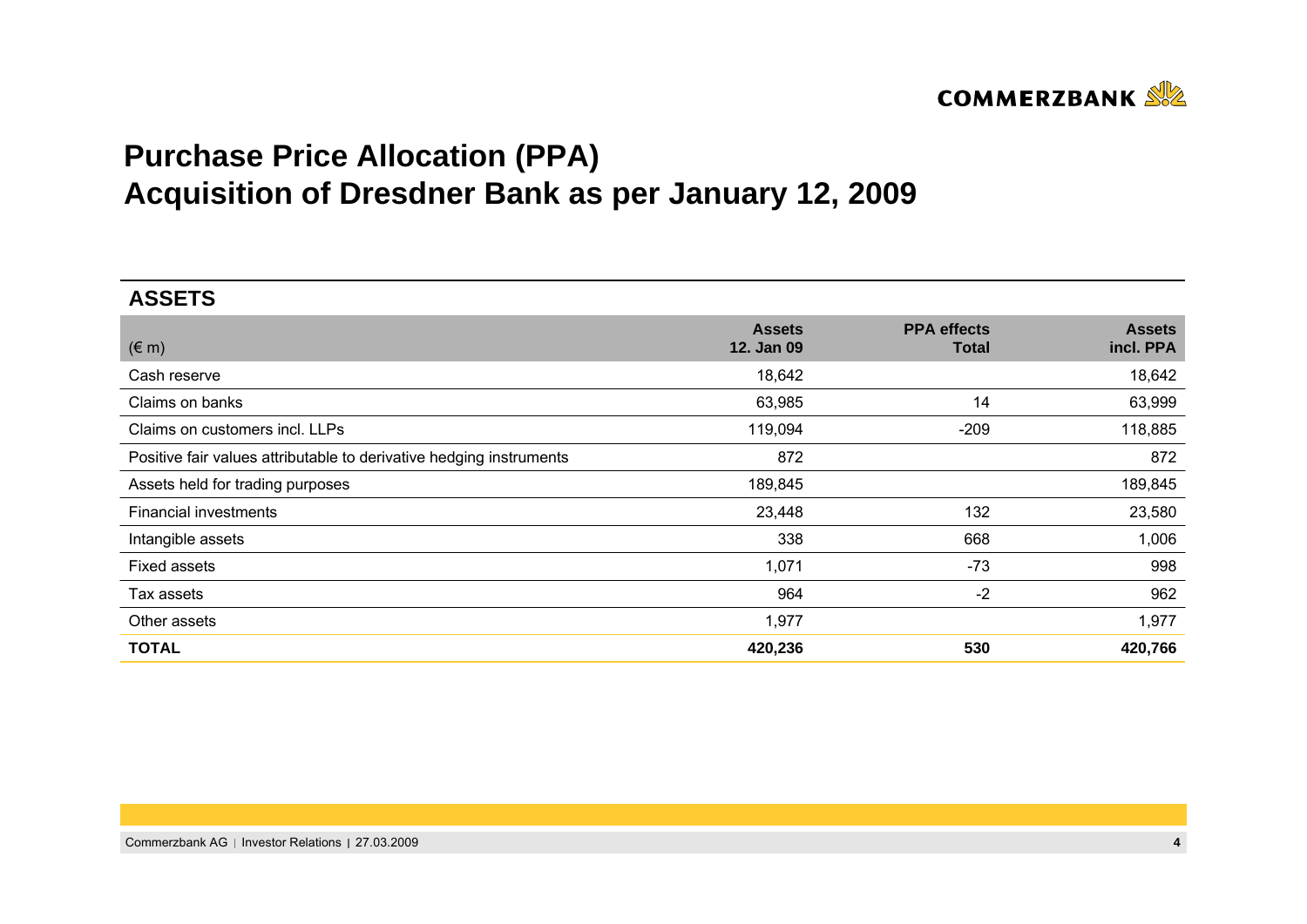

# **Purchase Price Allocation (PPA) Acquisition of Dresdner Bank as per January 12, 2009**

**Liabilities and equity**

| $(\in$ m)                                                           | <b>Liabilities</b><br>12. Jan 09 | <b>PPA</b> effects<br><b>TOTAL</b> | <b>Liabilities</b><br>incl. PPA |
|---------------------------------------------------------------------|----------------------------------|------------------------------------|---------------------------------|
| Liabilities to banks                                                | 66,786                           | $-40$                              | 66,746                          |
| Liabilities to customers                                            | 143,612                          | $-384$                             | 143,228                         |
| Securitized liabilities                                             | 25,499                           | $-54$                              | 25,445                          |
| Negative fair values attributable to derivative hedging instruments | 69                               |                                    | 69                              |
| Liabilities from trading activities                                 | 164,823                          |                                    | 164,823                         |
| Pension provisions                                                  | $-15$                            | 796                                | 781                             |
| Other provisions                                                    | 1,605                            | 199                                | 1,804                           |
| <b>Tax liabilities</b>                                              | 742                              | 493                                | 1,235                           |
| Other liabilities                                                   | 5,706                            |                                    | 5,706                           |
| Subordinated capital                                                | 4,635                            | $-611$                             | 4,024                           |
| Hybrid capital                                                      | 2,787                            | $-1,494$                           | 1,293                           |
| Equity                                                              | 3,987                            | 1,625                              | 5,612                           |
| Capital of Commerzbank                                              | 2,251                            | 1,625                              | 3,876                           |
| <b>Minority interests</b>                                           | 1,736                            |                                    | 1,736                           |
| <b>TOTAL</b>                                                        | 420,236                          | 530                                | 420,766                         |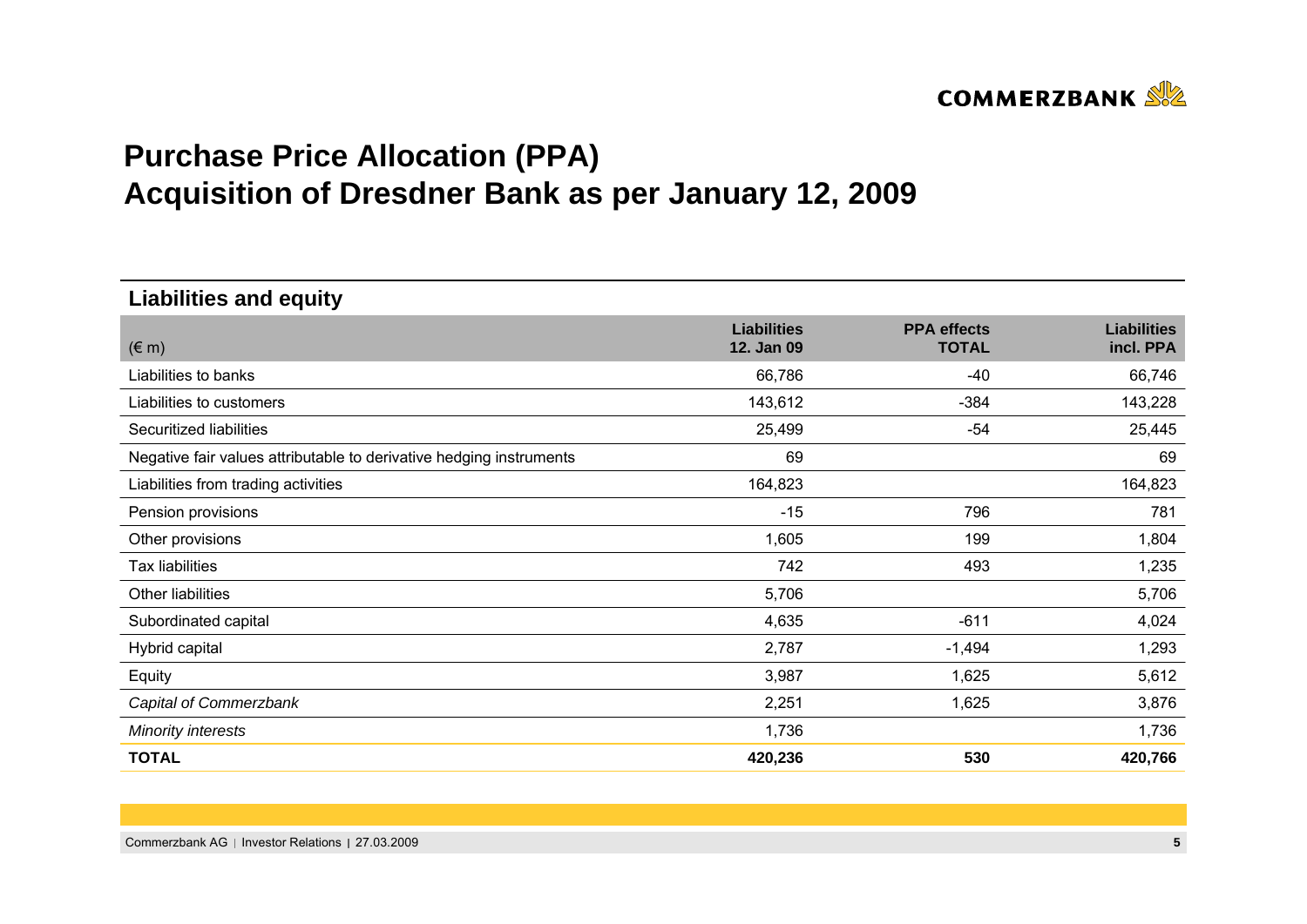

## **Purchase Price Allocation (PPA) Acquisition of Dresdner Bank as per January 12, 2009**

#### **Summary of the effects on equity capital:**

| $(\in$ m)                     |        |
|-------------------------------|--------|
| As per January 12, 2009       | 2,251  |
| Interest rate spreads         | 2,388  |
| Customers / Brand             | 770    |
| Fixed assets / real estate    | $-73$  |
| Pensions                      | $-796$ |
| Legal and Tax risks           | -332   |
| Other and deferred tax        | -332   |
| As per Jan 12, 2009 after PPA | 3,876  |

| Purchase price                | $\in$ 4.7bn |
|-------------------------------|-------------|
| Minus acquired equity capital | € 3.9bn     |
| $\blacksquare$ Goodwill*      | €0.8bn      |

\*) as of March 18, 2009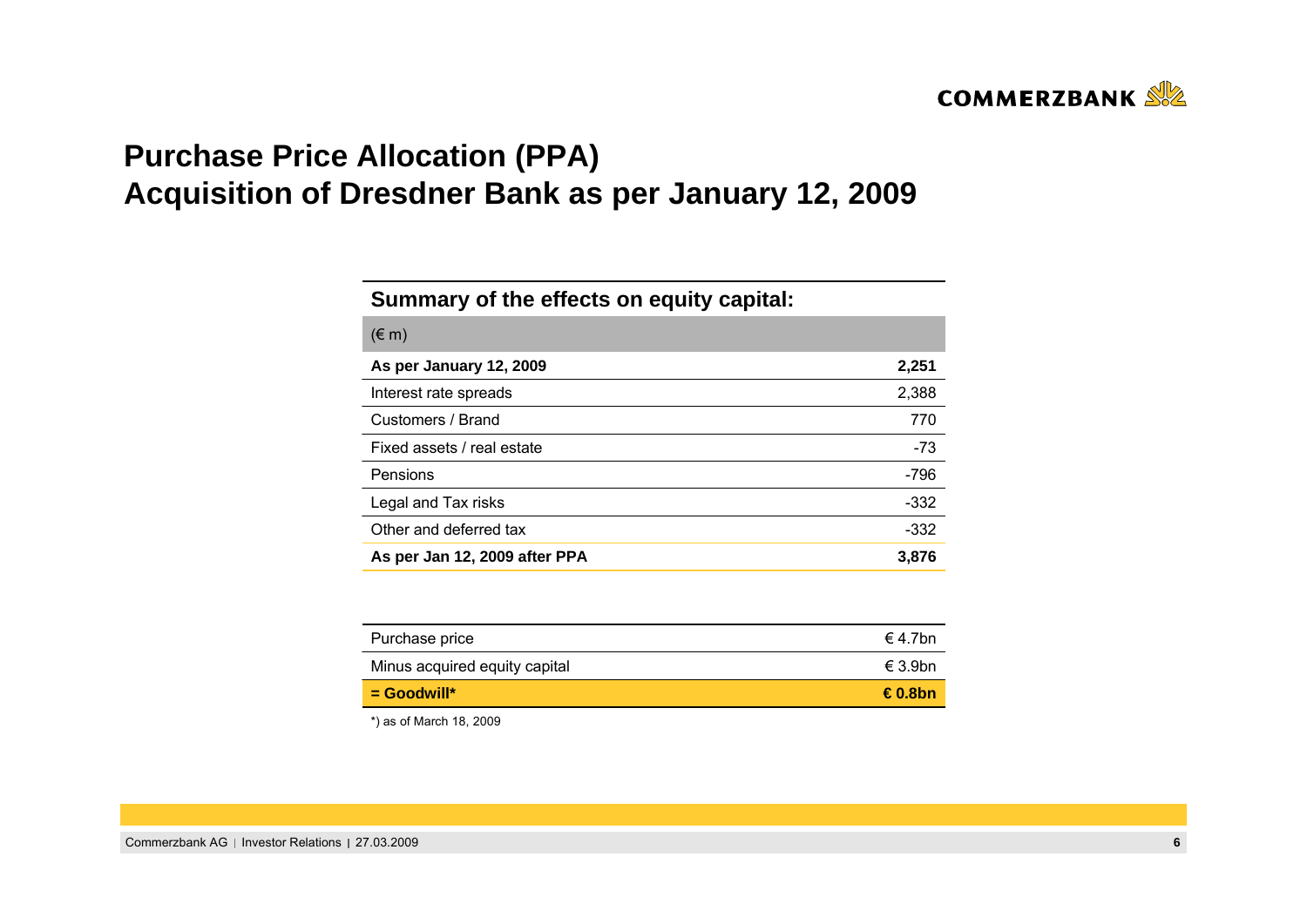

### **Agenda**

- 1. Acquisition of Dresdner Bank Purchase Price Allocation
- **2.Pro-Forma accounts 2008**
- 3. Tier-1 ratio Commerzbank New
- 4. Impact of SoFFin on profit & loss account and balance sheet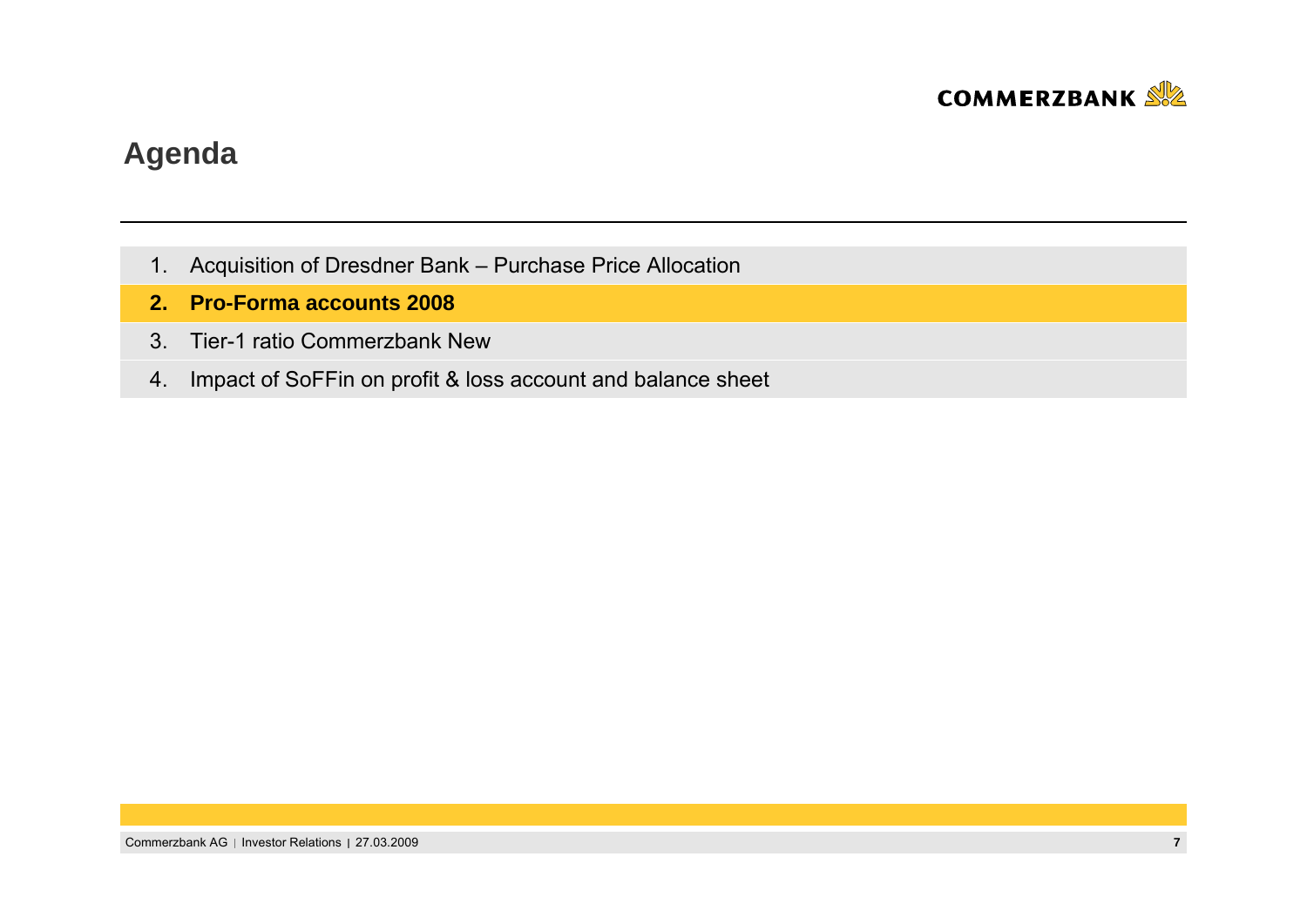

## **Acquisition of Dresdner Bank as per January 12, 2009 Pro-forma accounts 2008 incl. Purchase Price Allocation (PPA)**

Balance sheet / income statement of Commerzbank and Dresdner Bank provide the basis Pro-forma reconciliation:

- Consolidation of Schiffsbank
- Sale of cominvest-companies by Commerzbank\*
- Sale of Oldenburgische Landesbank (OLB) and the "CDO Portfolio" to Allianz by Dresdner Bank\*
- PPA effects transferred into previous year on a 1:1 basis
- significant consolidations between CoBa and DreBa
- Pro-forma accounts as a previous year comparison for the new Commerzbank

<sup>\*</sup> no profit from reinvestment assumed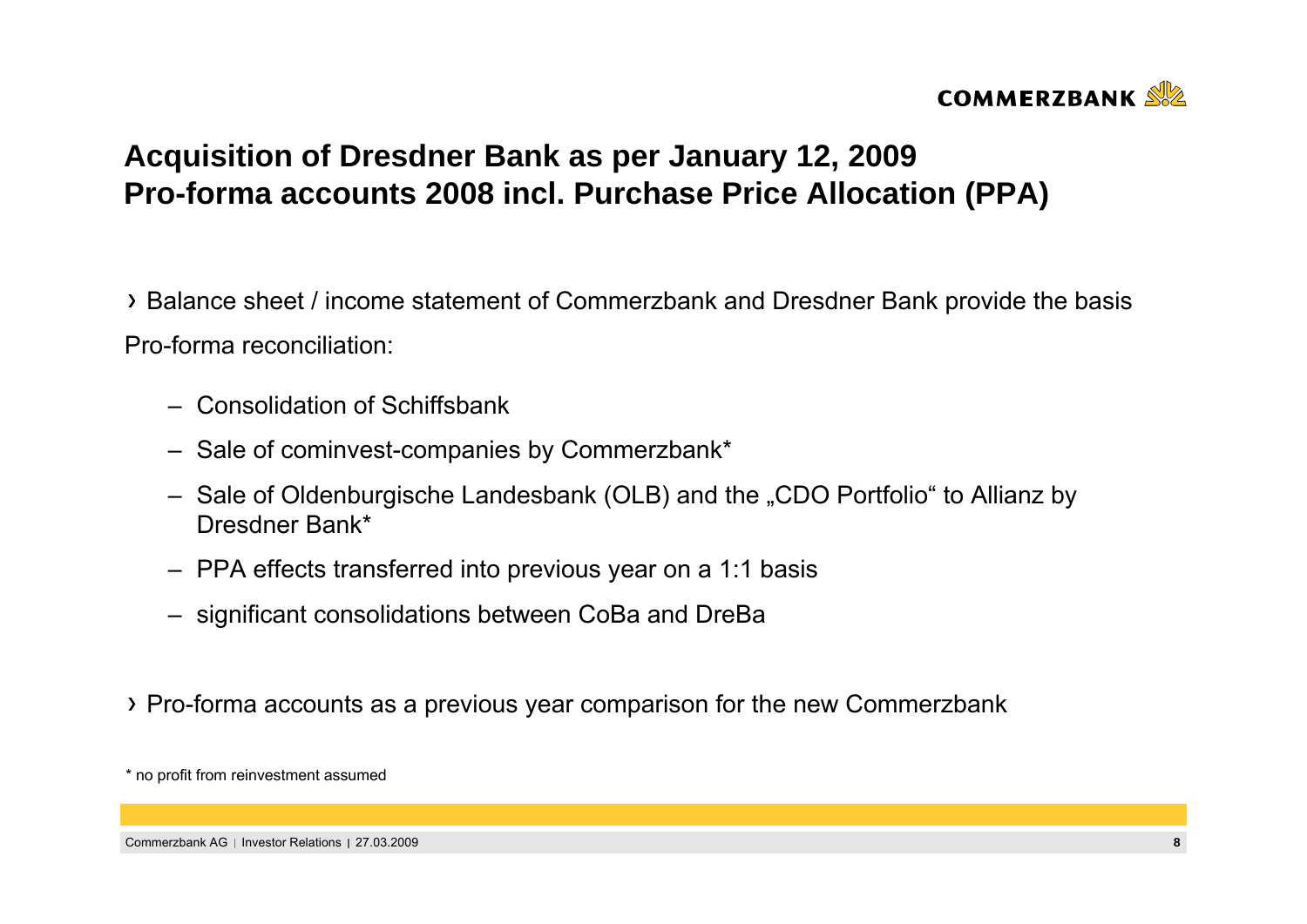

#### **Assets**

| $(\in$ m)                                                               | Commerz-<br>bank Group | <b>Dresdner</b><br><b>Bank Group**</b> | <b>Reconciliation</b><br>effects pro-<br>forma | <b>CB Group</b><br>new pro-<br>forma | Notes (i.a.)                                                                                |
|-------------------------------------------------------------------------|------------------------|----------------------------------------|------------------------------------------------|--------------------------------------|---------------------------------------------------------------------------------------------|
| Cash reserve                                                            | 6,566                  | 18,642                                 | $-3,195$                                       | 22,013                               | Payment of cash component Dresdner                                                          |
| Claims on banks                                                         | 62,969                 | 62,729                                 | $-3,012$                                       | 122,685                              | +€1.2bn Schiffsbank, -€4.6bn intercompany<br>elimination                                    |
| Claims on customers                                                     | 284,815                | 120,822                                | 10,517                                         | 416,154                              | +€12.3bn Schiffsbank and intercompany<br>elimination                                        |
| Positive fair values attributable to<br>derivative hedging instruments* | 10,528                 | 872                                    | $-692$                                         | 10,708                               | +€0.4bn Schiffsbank, -€1.1bn intercompany<br>elimination                                    |
| Assets held for trading purposes                                        | 118,569                | 189,845                                | $-6,995$                                       | 301,420                              | +€0.5bn Schiffsbank, -€7.5bn intercompany<br>elimination                                    |
| <b>Financial investments</b>                                            | 127,450                | 23,443                                 | 1,628                                          | 152,521                              | +€2.3bn Schiffsbank, -€0.6bn elimination of<br>Schiffsbank within the capital consolidation |
| Intangible assets                                                       | 1,336                  | 338                                    | 1,411                                          | 3,085                                | +€0.8bn client relationship & brand, +0.8bn<br><b>Goodwill Dresdner</b>                     |
| <b>Fixed assets</b>                                                     | 1,240                  | 1,071                                  | -54                                            | 2,257                                | $-£129m$ PPA                                                                                |
| Other assets incl. tax assets                                           | 11,723                 | 3,199                                  | $-186$                                         | 14,736                               | +€0.3bn Schiffsbank, -€0.4bn deconsolidation<br>of cominvest                                |
| <b>TOTAL</b>                                                            | 625,196                | 420,961                                | $-578$                                         | 1,045,579                            |                                                                                             |

\* Non-trading assets

\*\* not congruent with Dresdner annual report 2008 due to implementation of Commerzbank classification

Commerzbank AG Investor Relations 27.03.2009 **9**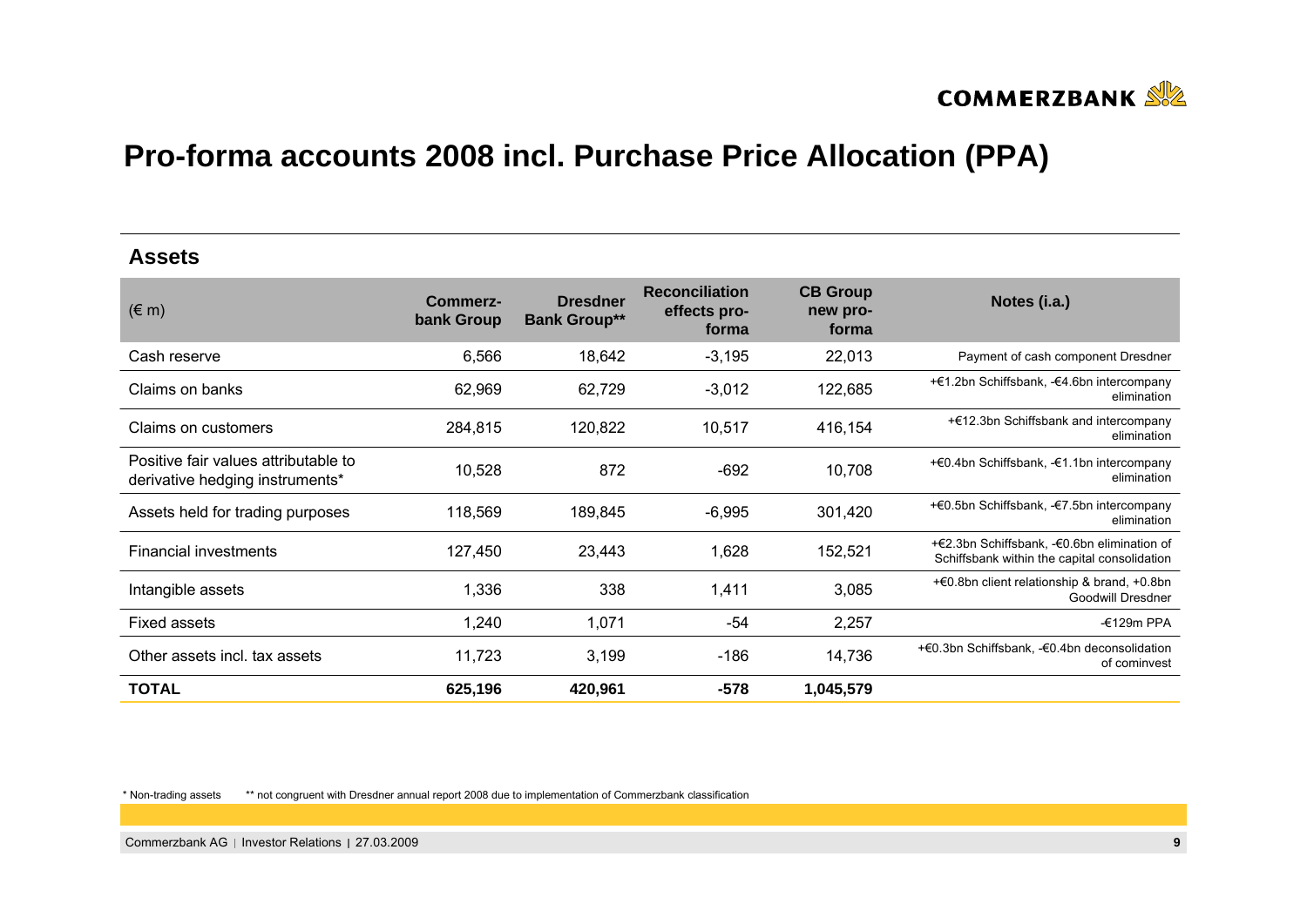

#### **Liabilities and Equity**

| $(\in$ m)                                                               | Commerz-<br>bank Group | <b>Dresdner</b><br><b>Bank Group**</b> | <b>Reconciliation</b><br>effects pro-<br>forma | <b>CB Group</b><br>new pro-<br>forma | Notes (i.a.)                                                                                                                                  |
|-------------------------------------------------------------------------|------------------------|----------------------------------------|------------------------------------------------|--------------------------------------|-----------------------------------------------------------------------------------------------------------------------------------------------|
| Liabilities to banks                                                    | 128,492                | 66,786                                 | $-351$                                         | 194,927                              | +€5bn Schiffsbank, -€4.6bn intercompany<br>elimination                                                                                        |
| Liabilities to customers                                                | 170,203                | 143,612                                | 6,103                                          | 319,917                              | +€6.1bn Schiffsbank                                                                                                                           |
| Securitized liabilities                                                 | 165,827                | 25,499                                 | 780                                            | 192,105                              | +€3.6bn Schiffsbank, -€2.7bn intercompany<br>elimination                                                                                      |
| Negative fair values attributable to<br>derivative hedging instruments* | 21,463                 | 69                                     | $-983$                                         | 20,549                               | +€0.2bn Schiffsbank, -€1.2bn intercompany<br>elimination                                                                                      |
| Liabilities from trading activities                                     | 96,208                 | 164,651                                | $-4,336$                                       | 256,523                              | + €0.4bn Schiffsbank, - €5.0bn intercompany<br>elimination                                                                                    |
| <b>Provisions</b>                                                       | 2,030                  | 1,800                                  | 820                                            | 4,650                                | +€0.8bn PPA                                                                                                                                   |
| Other liabilities incl. tax liabilities                                 | 6,075                  | 6,628                                  | 537                                            | 13,241                               | +€0.4bn Schiffsbank                                                                                                                           |
| Subordinated capital                                                    | 11,836                 | 4,687                                  | $-187$                                         | 16,337                               | +€0.4bn Schiffsbank, -€0.6bn PPA                                                                                                              |
| Hybrid capital                                                          | 3,158                  | 2,735                                  | $-1,381$                                       | 4,512                                | +€0.1bn Schiffsbank, -€1.4bn PPA                                                                                                              |
| Equity                                                                  | 19,904                 | 4,494                                  | $-1,580$                                       | 22,818                               | capital consolidation Dresdner Bank and PPA                                                                                                   |
| <b>Minority interests</b>                                               | 657                    | 1,736                                  | 160                                            | 2,552                                | +€160m Schiffsbank                                                                                                                            |
| Others                                                                  | 19,247                 | 2,759                                  | $-1,739$                                       | 20,266                               | $+60.7$ bn capital increase (contribution in kind),<br>+€1.2bn PPA, -€4.0bn capital consolidation<br>Dresdner, +€0.4bn capital gain cominvest |
| <b>TOTAL</b>                                                            | 625,196                | 420,961                                | $-578$                                         | 1,045,579                            |                                                                                                                                               |

\* Non-trading assets \*\* not congruent with Dresdner annual report 2008 due to implementation of Commerzbank classification

Commerzbank AG Investor Relations 27.03.2009 **10**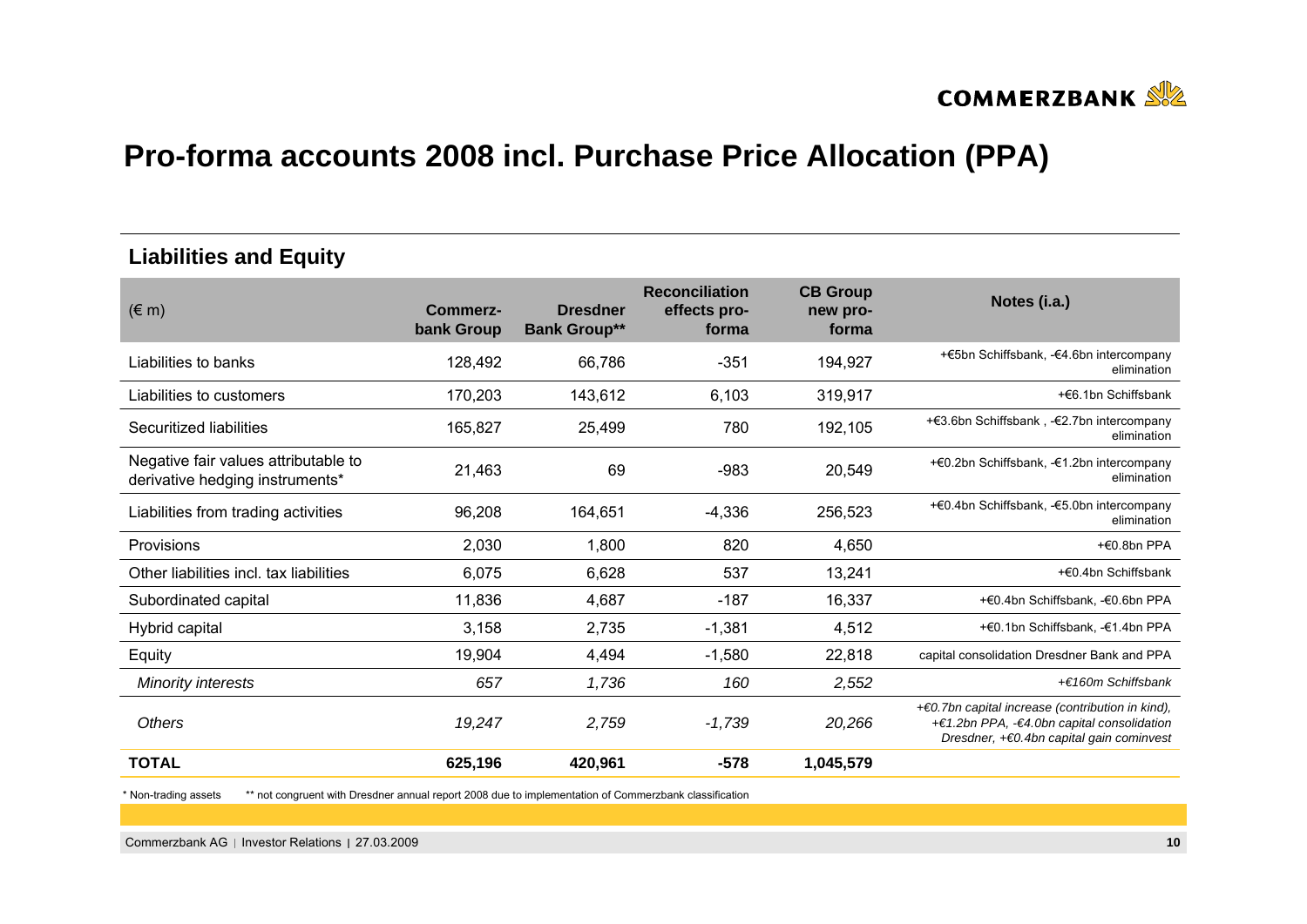

#### **Income Statement**

| $(\in$ m)                                                        | <b>Commerz-</b><br>bank Group | <b>Dresdner</b><br><b>Bank Group*</b> | <b>Reconciliation</b><br>effects pro-<br>forma | <b>CB Group</b><br>new pro-<br>forma | Notes (i.a.)                                                      |
|------------------------------------------------------------------|-------------------------------|---------------------------------------|------------------------------------------------|--------------------------------------|-------------------------------------------------------------------|
| Net interest income                                              | 4,729                         | 3,017                                 | $-421$                                         | 7,325                                | -€316m PPA amortization, -€90m 4)                                 |
| Provision for possible loan losses                               | $-1,855$                      | $-1,671$                              | $-27$                                          | $-3,553$                             | -€43m 1), $+€16m 2$ )                                             |
| Net interest income after provisioning                           | 2,874                         | 1,346                                 | $-448$                                         | 3,772                                |                                                                   |
| Net commission income                                            | 2,846                         | 2,162                                 | $-332$                                         | 4,676                                | -€72m 2), -€182m 3), -€80m 4)                                     |
| Trading profit                                                   | $-450$                        | $-4,313$                              | 80                                             | $-4,683$                             | +€18m 1), $-6$ 6m 2), $+66$ 8m 4)                                 |
| Net investment income                                            | $-665$                        | 731                                   | 15                                             | 81                                   | +€451m 3), -€479m capital gains DRS                               |
| Other results                                                    | $-27$                         | $-68$                                 | $-36$                                          | $-131$                               | $-$ €9m 3), $-$ €13m other reclassification                       |
| Total income                                                     | 4,578                         | $-142$                                | $-721$                                         | 3,715                                |                                                                   |
| Operating expenses                                               | 4,956                         | 4,519                                 | $-306$                                         | 9,169                                | +€26m 1), -€188m 2), -€121m 3) -154m 4) +131m<br>PPA amortisation |
| <b>Operating profit</b>                                          | $-378$                        | $-4,661$                              | $-415$                                         | $-5,454$                             |                                                                   |
| Impairments on goodwill                                          | 0                             | 39                                    | 0                                              | 39                                   |                                                                   |
| Restructuring expenses                                           | 25                            | $\mathbf 0$                           | $-13$                                          | 12                                   |                                                                   |
| Pre-tax profit                                                   | $-403$                        | $-4,700$                              | $-401$                                         | $-5,505$                             |                                                                   |
| Taxes on income                                                  | $-465$                        | 1,535                                 | $-138$                                         | 932                                  | -€138m deferred income tax PPA                                    |
| <b>Consolidated surplus</b>                                      | 62                            | $-6,235$                              | $-263$                                         | $-6,437$                             |                                                                   |
| Consolidated surplus attributable to<br>minorities               | 59                            | 62                                    | 12                                             | 133                                  | + €15 m 1), $-$ €2 m 4)                                           |
| Consolidated surplus attributable to<br>Commerzbank shareholders | 3                             | $-6,297$                              | $-276$                                         | $-6,570$                             |                                                                   |

1) = Schiffsbank, 2) = OLB, 3) = cominvest, 4) = elimination 1.1. – 12.1. \* not congruent with Dresdner annual report 2008 due to implementation of Commerzbank classification

Commerzbank AG Investor Relations 27.03.2009 **11**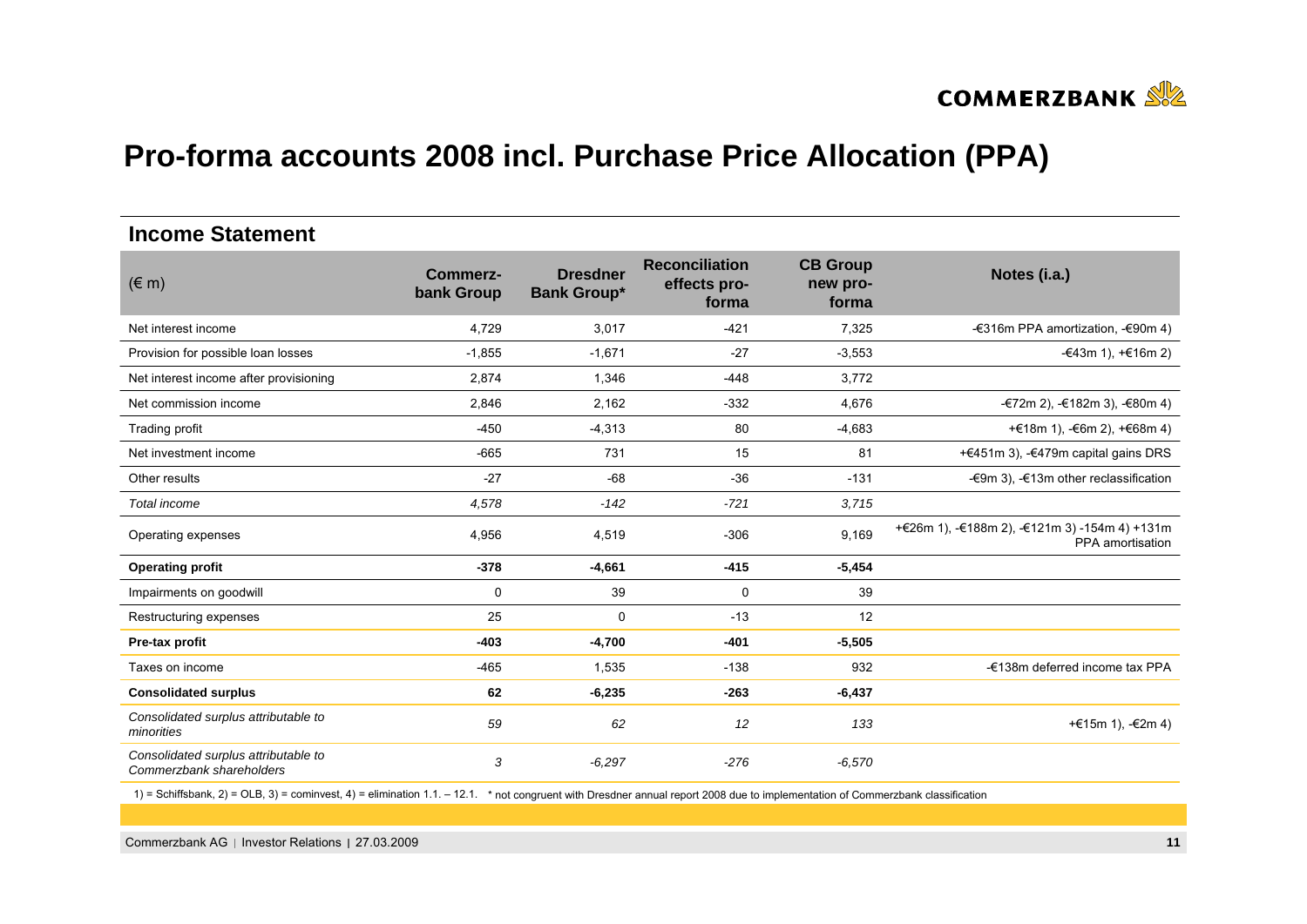

#### **Income Statement – Q1**

| $(\in$ m)                                                        | Commerz-<br>bank Group | <b>Dresdner</b><br><b>Bank Group*</b> | <b>Reconciliation</b><br>effects pro-<br>forma | <b>CB Group</b><br>new pro-<br>forma | Notes (i.a.)                              |
|------------------------------------------------------------------|------------------------|---------------------------------------|------------------------------------------------|--------------------------------------|-------------------------------------------|
| Net interest income                                              | 1,019                  | 679                                   | $-184$                                         | 1,514                                | +€27m 1) -€41m 2), -€91m 4), -€79m PPA    |
| Provision for possible loan losses                               | $-175$                 | $-10$                                 | -6                                             | $-191$                               | -€11m 1), +€4m 2)                         |
| Net interest income after provisioning                           | 844                    | 669                                   | $-190$                                         | 1,323                                |                                           |
| Net commission income                                            | 732                    | 597                                   | $-149$                                         | 1,180                                | -€18m 2), -€51m 3), -€80m 4)              |
| Trading profit                                                   | 173                    | $-509$                                | 76                                             | $-260$                               | $+€4m 1$ , $+€4m 2$ , $+€68m 4$ )         |
| Net investment income                                            | $-26$                  | 46                                    | 447                                            | 467                                  | +€2m 2), +€451m 3), -€8m 4)               |
| Other results                                                    | 34                     | $-1$                                  | $-14$                                          | 19                                   | -€15m elimination of intercompany effects |
| Total income                                                     | 1,757                  | 802                                   | 170                                            | 2,729                                |                                           |
| Operating expenses                                               | 1,322                  | 1,156                                 | $-191$                                         | 2,287                                | -€45m 2), -€32m 3), -€154m 4), +€33m PPA  |
| <b>Operating profit</b>                                          | 435                    | $-354$                                | 361                                            | 442                                  |                                           |
| Impairments on goodwill                                          | $\Omega$               | 0                                     | 0                                              | 0                                    |                                           |
| Restructuring expenses                                           | 25                     | $-16$                                 | $-13$                                          | $-4$                                 | -€15m elimination of intercompany effects |
| Pre-tax profit                                                   | 410                    | $-338$                                | 374                                            | 446                                  |                                           |
| Taxes on income                                                  | 80                     | 115                                   | $-45$                                          | 150                                  | + €9m 1) - €2m 3) - €15m 4), - €34m PPA   |
| <b>Consolidated surplus</b>                                      | 330                    | $-453$                                | 419                                            | 296                                  |                                           |
| Consolidated surplus attributable to<br>minorities               | 50                     | 16                                    | 2                                              | 68                                   | +€4m 1), $-€2m 4$ )                       |
| Consolidated surplus attributable to<br>Commerzbank shareholders | 280                    | $-469$                                | 417                                            | 228                                  |                                           |

1) = Schiffsbank, 2) = OLB, 3) = cominvest, 4) = elimination 1.1. – 12.1.2008 \* not congruent with Dresdner annual report 2008 due to implementation of Commerzbank classification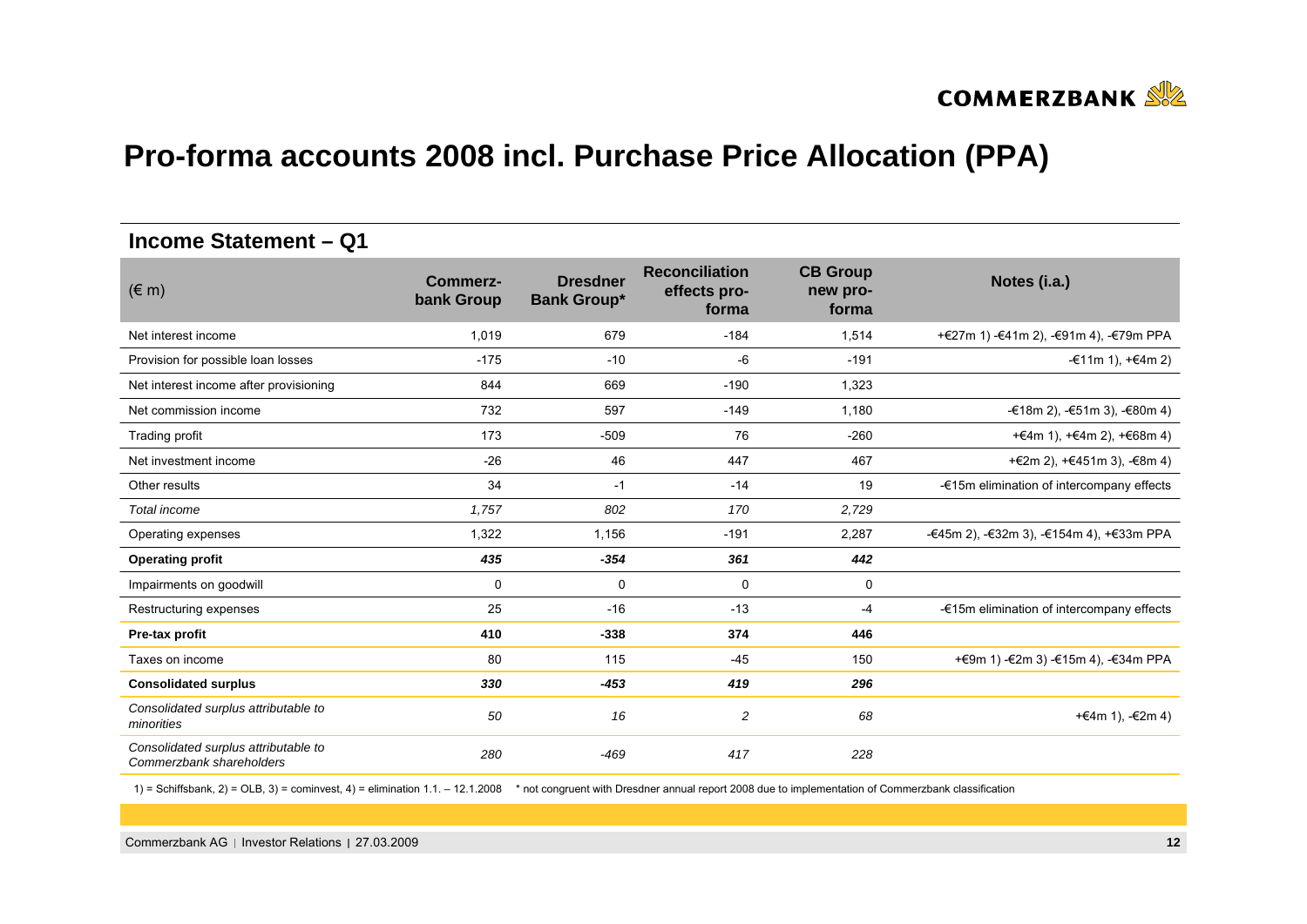

#### **Income Statement – Q2**

| $(\in$ m)                                                        | <b>Commerz-</b><br>bank Group | <b>Dresdner</b><br><b>Bank Group*</b> | <b>Reconciliation</b><br>effects pro-<br>forma | <b>CB Group</b><br>new pro-<br>forma | Notes (i.a.)                                  |
|------------------------------------------------------------------|-------------------------------|---------------------------------------|------------------------------------------------|--------------------------------------|-----------------------------------------------|
| Net interest income                                              | 1,174                         | 678                                   | $-61$                                          | 1,791                                | +€27m 1) -€32m 2), +€20m 3), -€79m PPA amort. |
| Provision for possible loan losses                               | $-414$                        | $-66$                                 | -8                                             | $-488$                               | -€11m 1), $+€2m 2$ )                          |
| Net interest income after provisioning                           | 760                           | 612                                   | $-69$                                          | 1,303                                |                                               |
| Net commission income                                            | 717                           | 552                                   | $-65$                                          | 1,204                                | -€19m 2), -€46m 3)                            |
| Trading profit                                                   | 375                           | $-638$                                | $\mathbf{1}$                                   | $-262$                               | +€5m 1), $-€3m 2)$                            |
| Net investment income                                            | $-86$                         | 97                                    | $-10$                                          |                                      | $-64m3$                                       |
| Other results                                                    | 91                            | $-36$                                 | $-3$                                           | 52                                   | $-£2m3)$                                      |
| Total income                                                     | 1,857                         | 587                                   | $-146$                                         | 2,298                                |                                               |
| Operating expenses                                               | 1,373                         | 1,095                                 | $-40$                                          | 2,428                                | +€7m 1), -€47m 2), -€33m 3), +€33m PPA amort. |
| <b>Operating profit</b>                                          | 484                           | $-508$                                | $-106$                                         | $-130$                               |                                               |
| Impairments on goodwill                                          | 0                             | $\mathbf 0$                           | 0                                              | 0                                    |                                               |
| Restructuring expenses                                           | $\Omega$                      | 1                                     | 0                                              | -1                                   | other reclassification                        |
| Pre-tax profit                                                   | 484                           | $-509$                                | $-106$                                         | $-131$                               |                                               |
| Taxes on income                                                  | $-386$                        | 37                                    | $-41$                                          | $-390$                               | -€34m deferred income tax PPA                 |
| <b>Consolidated surplus</b>                                      | 870                           | $-546$                                | $-65$                                          | 259                                  |                                               |
| Consolidated surplus attributable to<br>minorities               | 53                            | 15                                    | $\mathcal I$                                   | 69                                   | +€3m 1), -€2m 2)                              |
| Consolidated surplus attributable to<br>Commerzbank shareholders | 817                           | $-561$                                | $-66$                                          | 190                                  |                                               |

1) = Schiffsbank, 2) = OLB, 3) = cominvest \* not congruent with Dresdner annual report 2008 due to implementation of Commerzbank classification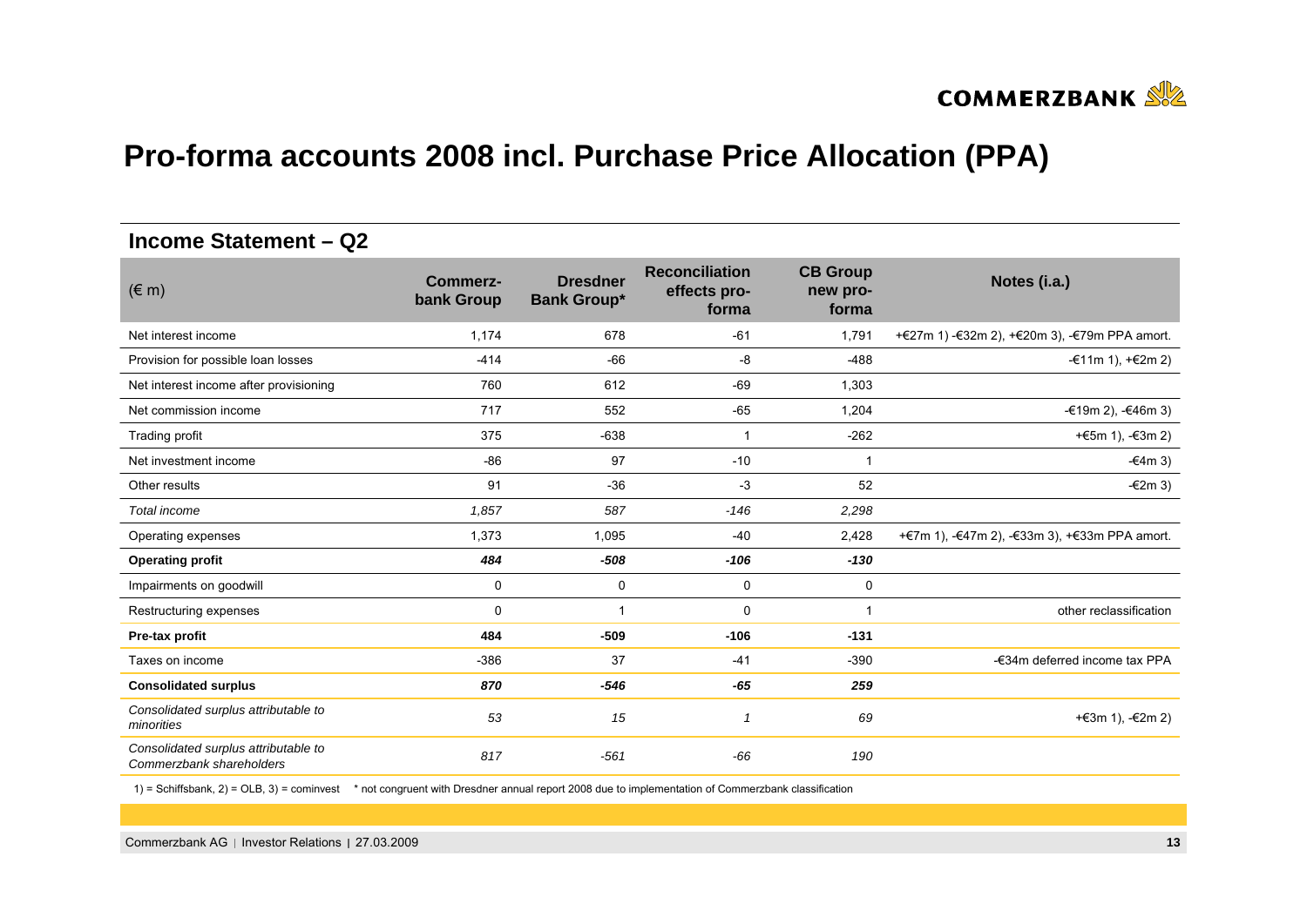

#### **Income Statement – Q3**

| $(\in$ m)                                                        | Commerz-<br>bank Group | <b>Dresdner</b><br><b>Bank Group*</b> | <b>Reconciliation</b><br>effects pro-<br>forma | <b>CB Group</b><br>new pro-<br>forma | Notes (i.a.)                                  |
|------------------------------------------------------------------|------------------------|---------------------------------------|------------------------------------------------|--------------------------------------|-----------------------------------------------|
| Net interest income                                              | 1,211                  | 629                                   | $-94$                                          | 1,746                                | +€27m 1) -€40m 2), -€79m PPA amortization     |
| Provision for possible loan losses                               | $-628$                 | $-261$                                | -9                                             | $-898$                               | $-€10m 1$ , $+€2m 2$ )                        |
| Net interest income after provisioning                           | 583                    | 368                                   | $-103$                                         | 848                                  |                                               |
| Net commission income                                            | 720                    | 569                                   | $-62$                                          | 1,227                                | -€17m 2), -€45m 3)                            |
| Trading profit                                                   | $-297$                 | $-380$                                | 5                                              | $-672$                               | $+£5m 1)$                                     |
| Net investment income                                            | $-229$                 | $-251$                                | 196                                            | $-284$                               | -€3m 1), +€11m 2), +€189m 5)                  |
| Other results                                                    | $-15$                  | $-17$                                 | $-1$                                           | $-33$                                | -€32m other reclassification                  |
| Total income                                                     | 762                    | 289                                   | 35                                             | 1,086                                |                                               |
| Operating expenses                                               | 1,237                  | 1,307                                 | $-40$                                          | 2,504                                | +€6m 1), -€48m 2), -€32m 3), +€32m PPA amort. |
| <b>Operating profit</b>                                          | $-475$                 | $-1,018$                              | 75                                             | $-1,418$                             |                                               |
| Impairments on goodwill                                          | 0                      | 0                                     | 0                                              | 0                                    |                                               |
| Restructuring expenses                                           | 0                      | 32                                    | 0                                              | 32                                   | -€32m other reclassification                  |
| Pre-tax profit                                                   | $-475$                 | $-1,050$                              | 75                                             | $-1,450$                             |                                               |
| Taxes on income                                                  | $-202$                 | 275                                   | $-24$                                          | 49                                   | -€34m deferred income tax PPA                 |
| <b>Consolidated surplus</b>                                      | $-273$                 | $-1,325$                              | 99                                             | $-1,499$                             |                                               |
| Consolidated surplus attributable to<br>minorities               | 12                     | 17                                    | 4                                              | 33                                   | +€4m 1), $-£1m 2$                             |
| Consolidated surplus attributable to<br>Commerzbank shareholders | $-285$                 | $-1,342$                              | 95                                             | $-1,532$                             |                                               |

1) = Schiffsbank, 2) = OLB, 3) = cominvest, 5) elimination capital gains asset sale Dresdner Bank \* not congruent with Dresdner annual report 2008 due to implementation of Commerzbank classification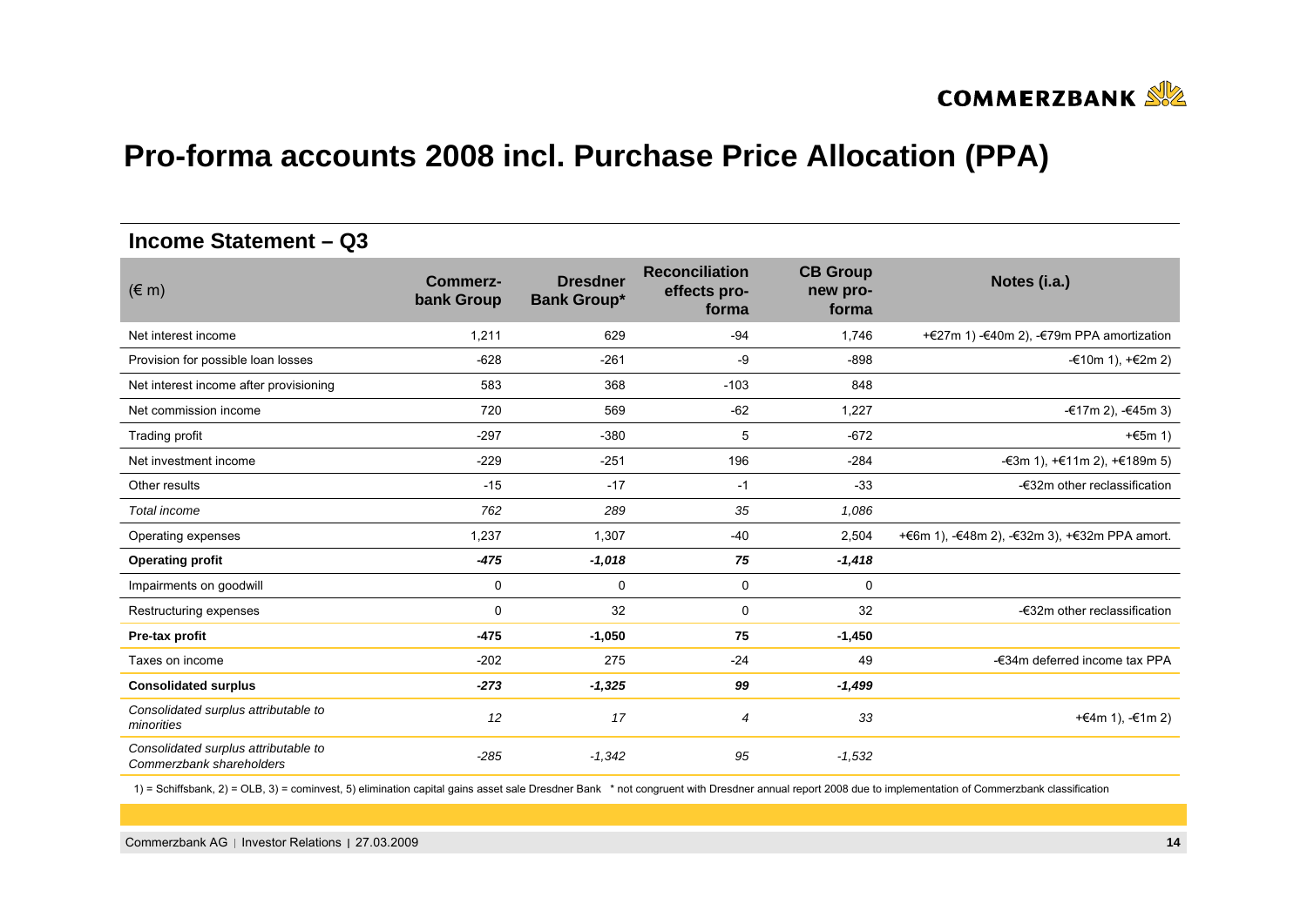

#### **Income Statement – Q4**

| $(\in$ m)                                                        | <b>Commerz-</b><br>bank Group | <b>Dresdner</b><br><b>Bank Group*</b> | <b>Reconciliation</b><br>effects pro-<br>forma | <b>CB Group</b><br>new pro-<br>forma | Notes (i.a.)                                  |
|------------------------------------------------------------------|-------------------------------|---------------------------------------|------------------------------------------------|--------------------------------------|-----------------------------------------------|
| Net interest income                                              | 1,325                         | 1,031                                 | $-82$                                          | 2,274                                | +€33m 3) -€79m PPA amortization               |
| Provision for possible loan losses                               | $-638$                        | $-1,334$                              | $-4$                                           | $-1,976$                             | $=$ €11m 1), $=$ €7m 2)                       |
| Net interest income after provisioning                           | 687                           | $-303$                                | $-86$                                          | 298                                  |                                               |
| Net commission income                                            | 677                           | 444                                   | $-56$                                          | 1,065                                | $-€16m 2$ ), $-€40m 3$ )                      |
| Trading profit                                                   | $-701$                        | $-2,786$                              | $-2$                                           | $-3,489$                             | +€4m 1), $-6$ 6m 2)                           |
| Net investment income                                            | $-324$                        | 839                                   | $-619$                                         | $-104$                               | + €19 m 3), $-668m 5$                         |
| Other results                                                    | $-137$                        | $-14$                                 | $-18$                                          | $-169$                               |                                               |
| Total income                                                     | 202                           | $-1,820$                              | $-781$                                         | $-2,399$                             |                                               |
| Operating expenses                                               | 1,024                         | 962                                   | $-36$                                          | 1,950                                | +€6m 1), -€48m 2), -€24m 3), +€32m PPA amort. |
| <b>Operating profit</b>                                          | $-822$                        | $-2,782$                              | $-745$                                         | $-4,349$                             |                                               |
| Impairments on goodwill                                          | 0                             | 39                                    | 0                                              | 39                                   |                                               |
| Restructuring expenses                                           | 0                             | $-17$                                 | 0                                              | $-17$                                | other reclassification                        |
| Pre-tax profit                                                   | $-822$                        | $-2,804$                              | $-745$                                         | $-4,371$                             |                                               |
| Taxes on income                                                  | 43                            | 1.108                                 | $-28$                                          | 1,123                                | -€34m deferred income tax PPA                 |
| <b>Consolidated surplus</b>                                      | $-865$                        | $-3,912$                              | $-717$                                         | $-5,494$                             |                                               |
| Consolidated surplus attributable to<br>minorities               | $-56$                         | 13                                    | 6                                              | $-37$                                | +€4m 1), $+€3m 2$ )                           |
| Consolidated surplus attributable to<br>Commerzbank shareholders | $-809$                        | $-3.925$                              | $-723$                                         | $-5,457$                             |                                               |

1) = Schiffsbank, 2) = OLB, 3) = cominvest, 5) elimination capital gains asset sale Dresdner Bank \* not congruent with Dresdner annual report 2008 due to implementation of Commerzbank classification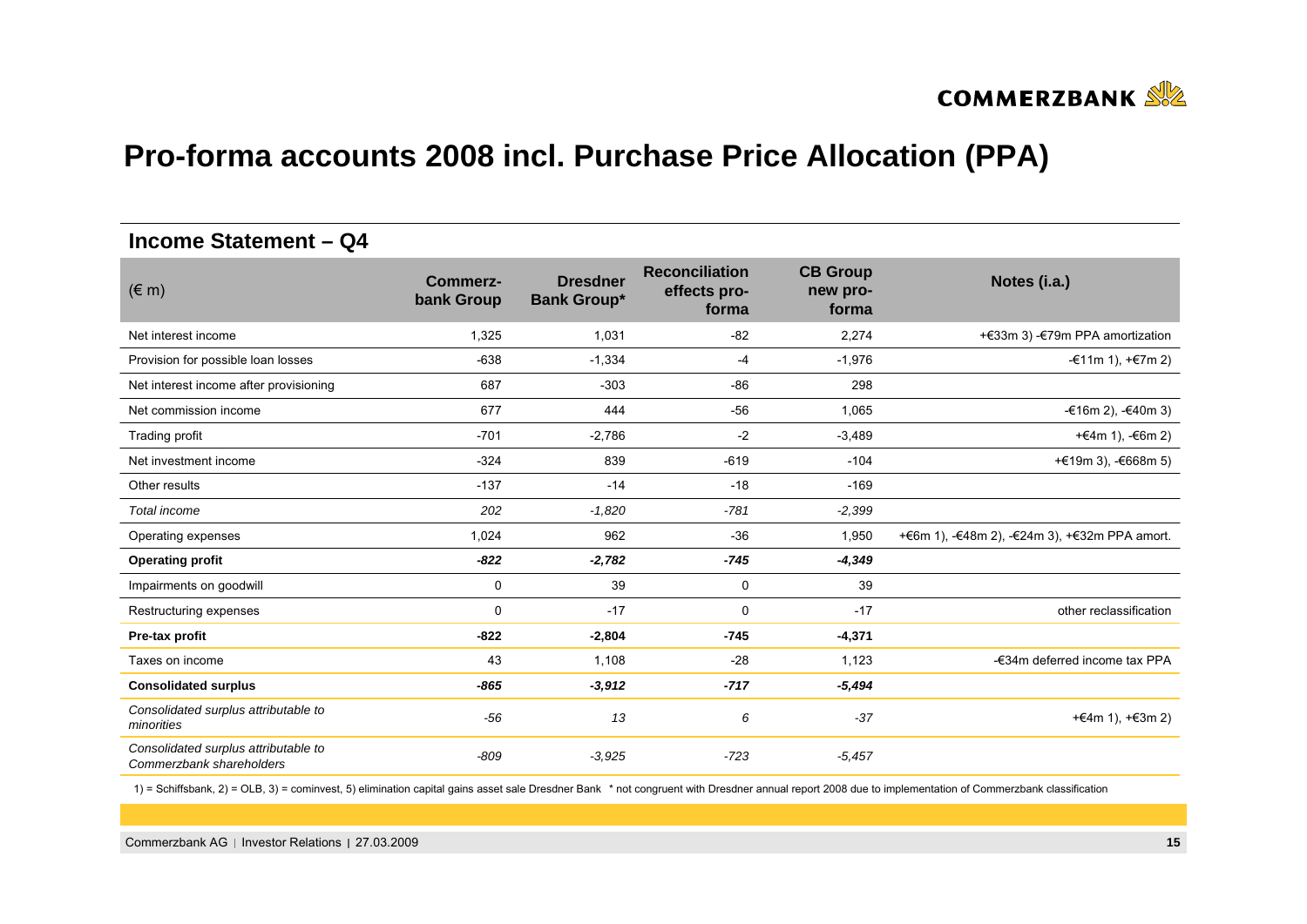

### **Agenda**

- 1. Acquisition of Dresdner Bank Purchase Price Allocation
- 2. Pro-Forma accounts 2008
- **3. Tier-1 ratio Commerzbank New**
- 4. Impact of SoFFin on profit & loss account and balance sheet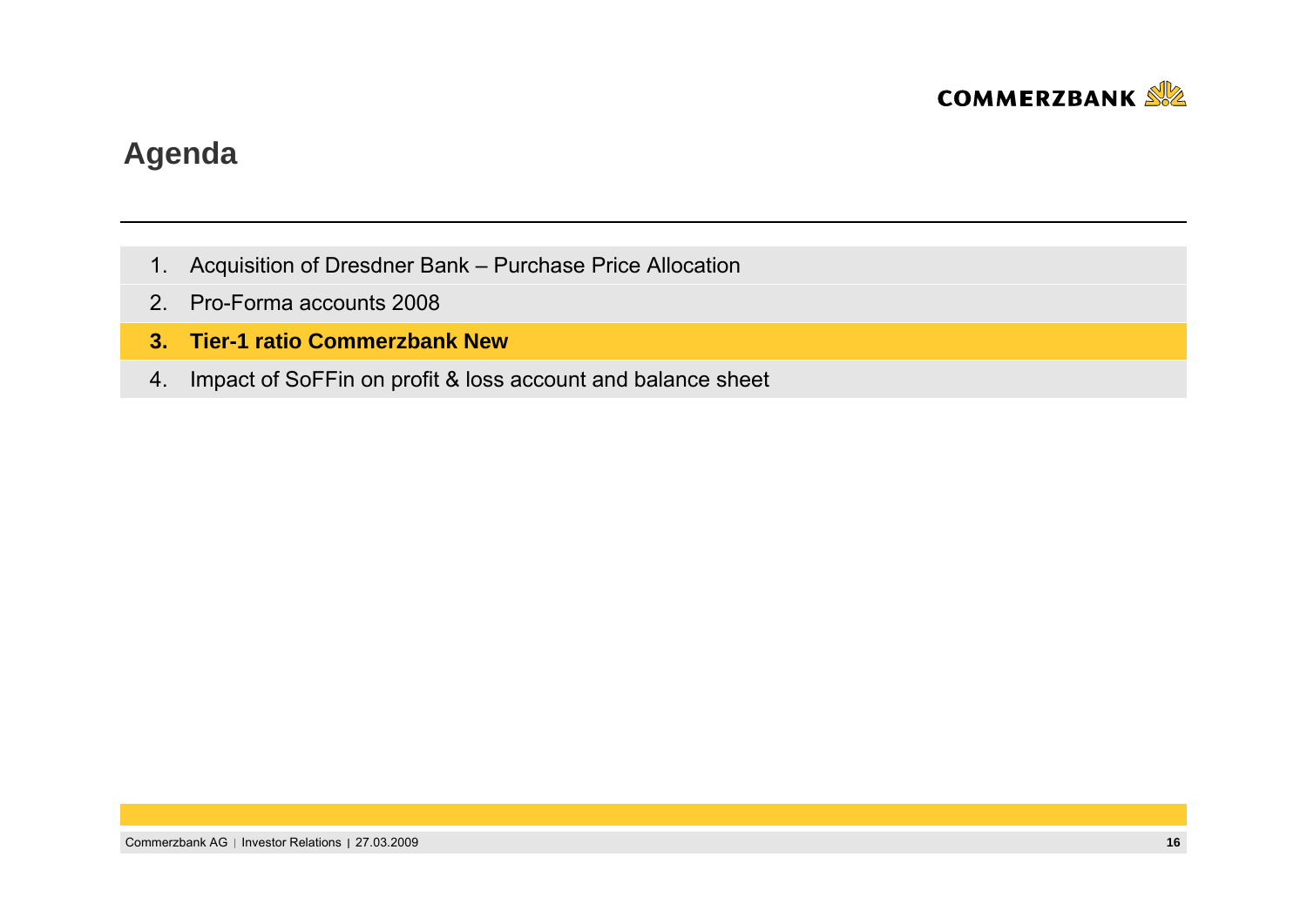

### **Pro-forma solid Tier 1 ratio maintained**

**Tier 1 ratio**



|                                     |     |     |     |     | Mar'08 Jun'08 Sep'08 Dec'08* Dec'08 <sup>1)</sup> Dec'08 <sup>2</sup> |     |
|-------------------------------------|-----|-----|-----|-----|-----------------------------------------------------------------------|-----|
| Risk weighted assets ( $\notin$ bn) | 212 | 219 | 229 | 222 | 338                                                                   | 338 |
| Tier I capital ( $\notin$ bn)       | 16  | 16  | 17  | 23. | 24                                                                    | 34  |

- High capital ratios for a commercial banks
- Silent participation from SoFFin of €8.2bn (Tier-1 capital) by the end of 2008
- Pro-forma base end of 2008
	- > Increase in risk-weighted assets to €338bn
	- Without SoFFin 2: 7% Tier-1 ratio
	- Including SoFFin 2 (to be expected in Q2/09): 10% Tier-1 ratio

\* according to IFRS, until September according to German GAAP 1) pro-forma base end of 2008 without SoFFin 2 2) pro-forma base end of 2008 including SoFFin 2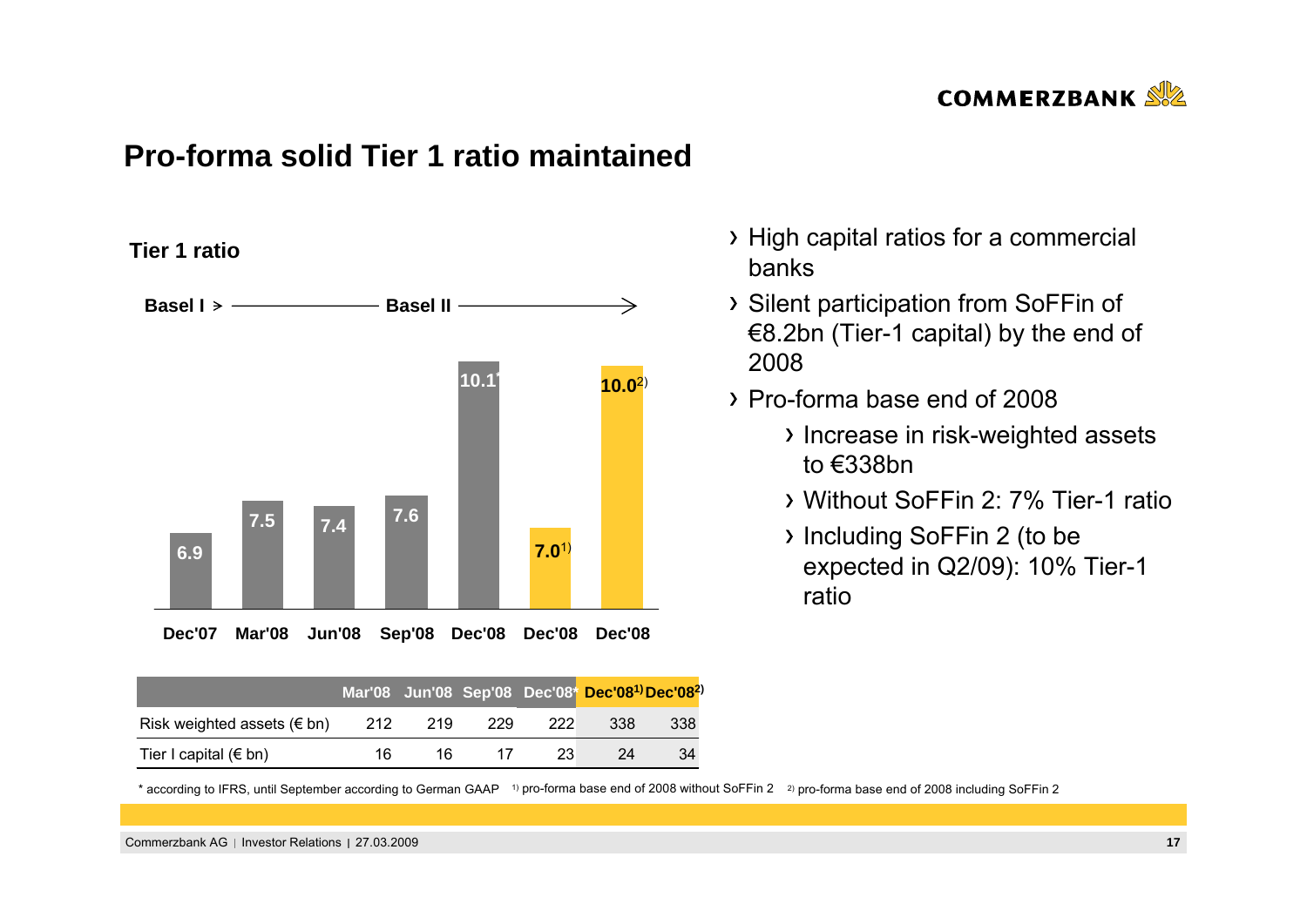

### **Agenda**

- 1. Acquisition of Dresdner Bank Purchase Price Allocation
- 2. Pro-Forma accounts 2008
- 3. Tier-1 ratio Commerzbank New
- **4. Impact of SoFFin on profit & loss account and balance sheet**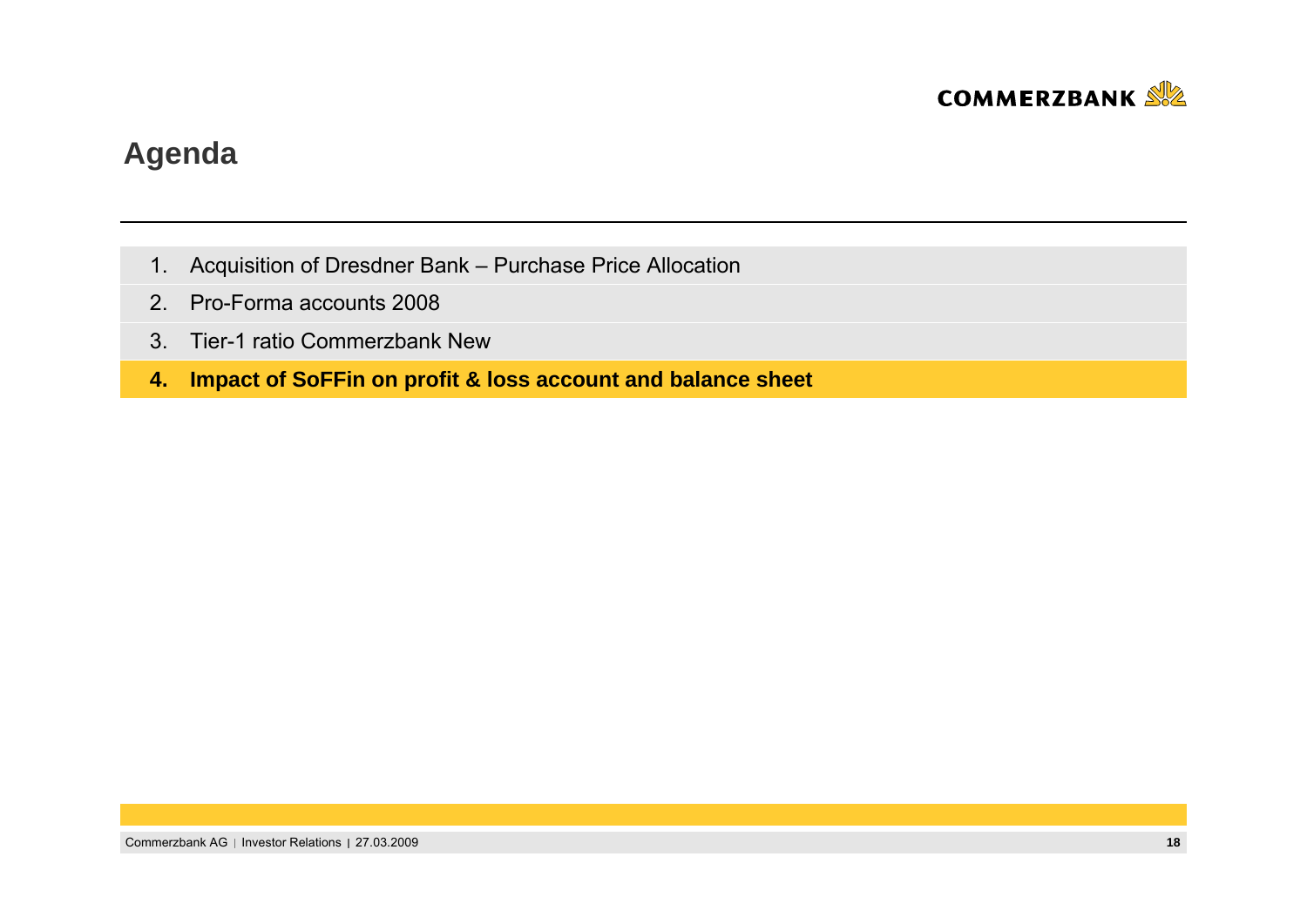

## **P&L effects from Silent Participation of €8.2bn in 2008 (IFRS)**

| <b>Income Statement</b>                                       |              | 2008       | <b>SoFFin effect</b> |  |                                             |  |
|---------------------------------------------------------------|--------------|------------|----------------------|--|---------------------------------------------|--|
|                                                               | <b>Notes</b> | $\notin$ m | $\epsilon$ m         |  |                                             |  |
| Net interest income                                           | (1)          | 4,729      | 0.7                  |  | Interest income from<br>reinvestment SoFFin |  |
|                                                               |              |            |                      |  | Estimate: 3%                                |  |
| <b>Operating profit</b>                                       |              | $-378$     | 0.7                  |  |                                             |  |
| Restructuring expenses                                        | (8)          | 25         |                      |  |                                             |  |
| Pre-tax profit                                                |              | $-403$     | 0.7                  |  | <b>Taxes on interest</b>                    |  |
| Taxes on income                                               | (9)          | $-465$     | 0.2                  |  | income                                      |  |
| <b>Consolidated surplus</b>                                   |              | 62         | 0.5                  |  |                                             |  |
| Consolidated surplus attributable to minorities               |              | 59         |                      |  |                                             |  |
| Consolidated surplus attributable to Commerzbank shareholders |              | 3          | 0.5                  |  |                                             |  |
| <b>Appropriation of profit</b>                                |              | 2008       |                      |  |                                             |  |
| Consolidated surplus attributable to Commerzbank shareholders |              | 3          | 0.5                  |  | Interest payment to<br><b>SoFFin</b>        |  |
| Interest paid on SoFFin Silent Participation                  |              | $-2$       | $-2.0$               |  |                                             |  |
| Tax credit on interest payment to SoFFin*)                    |              |            | 0.6                  |  | Tax credit on interest<br>payment to SoFFin |  |
| Allocation to retained earnings                               |              | $-1$       | $-0.9$               |  |                                             |  |
| <b>Consolidated profit</b>                                    |              | $\bf{0}$   | 0                    |  |                                             |  |

\*) in the Annual Report 2008 booked in reserves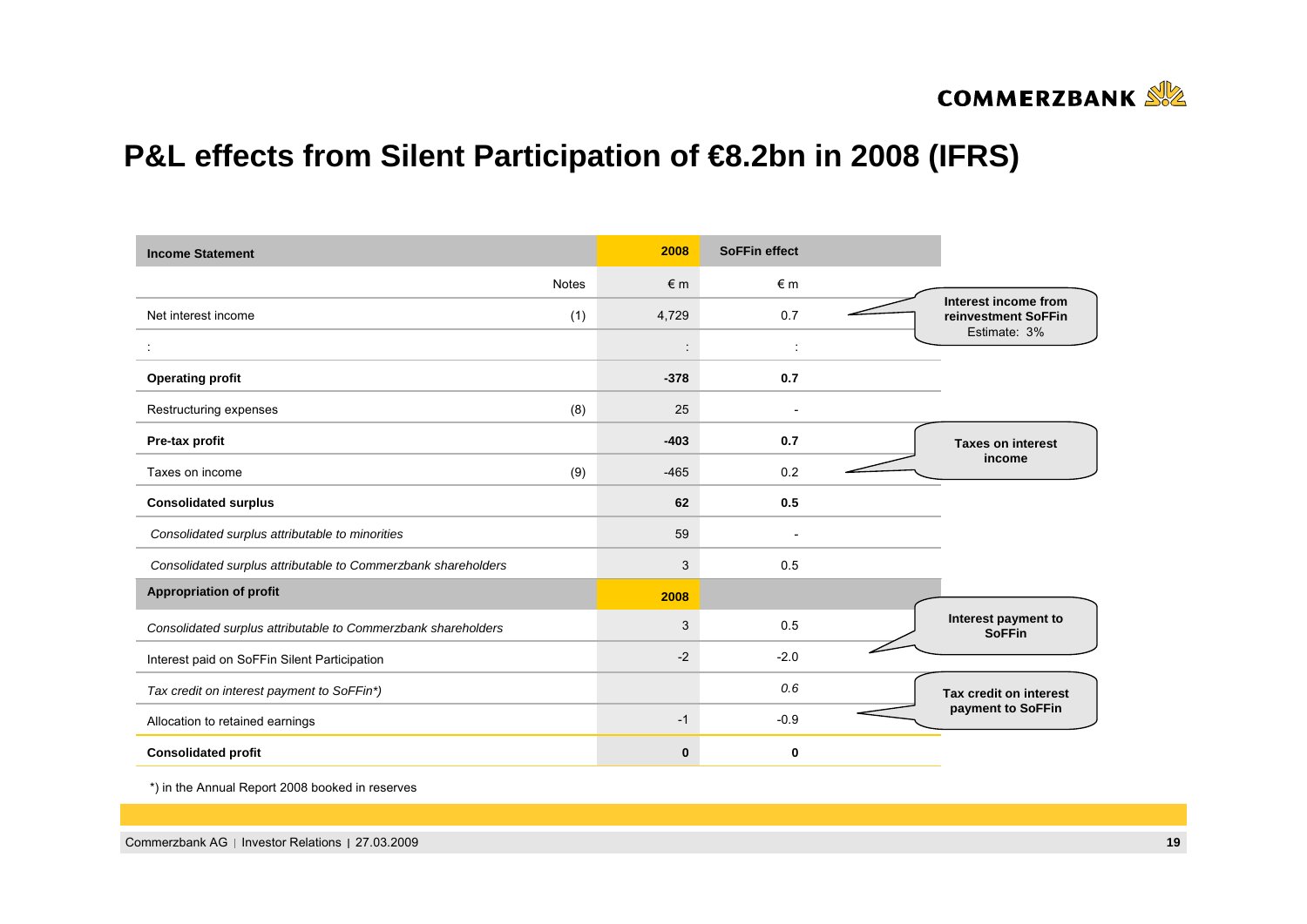

# **Balance sheet effects from interest payment on Silent Participation of €8.2bn in 2008 (IFRS)**

| <b>Balance sheet</b>             |               | 2008                 | <b>SoFFin effect</b> |  |                                     |  |
|----------------------------------|---------------|----------------------|----------------------|--|-------------------------------------|--|
| <b>Assets</b>                    |               | €m                   | €m                   |  | Interest income from                |  |
| Cash reserve                     |               | 6,566                | 0.7                  |  | reinvestment SoFFin<br>Estimate: 3% |  |
|                                  |               |                      |                      |  |                                     |  |
| Deferred tax assets              |               | 6,698                | 0.6                  |  | Tax credit on interest              |  |
|                                  |               | $\cdot$<br>$\bullet$ | ÷                    |  | payment to SoFFin                   |  |
| <b>Total</b>                     |               | 625,196              |                      |  |                                     |  |
| Liabilities adn equity           |               |                      |                      |  |                                     |  |
| Liabilities                      |               | $\cdots$             |                      |  |                                     |  |
| - Liabilities to SoFFin          |               |                      | 2.0                  |  | Interest payment to                 |  |
| <b>Tax liabilities</b>           |               | 3,161                | 0.2                  |  | <b>SoFFin</b>                       |  |
| Equitiy                          |               | 19,904               |                      |  |                                     |  |
| $\cdots$                         |               |                      |                      |  | Taxes on<br>interest income         |  |
| Retained earnings                |               | 5,904                | $-0.9$               |  |                                     |  |
| - Interest paymentt SoFFin       |               |                      | $-2.0$               |  |                                     |  |
| - Tax credit on interest payment | aggregated in |                      | 0.6                  |  |                                     |  |
| - Retention of earnings          | equity        |                      | $(0.7 - 0.2)$<br>0.5 |  |                                     |  |
| Silent participation from SoFFin |               | 8,200                |                      |  |                                     |  |
| <b>Total</b>                     |               | 625,196              |                      |  |                                     |  |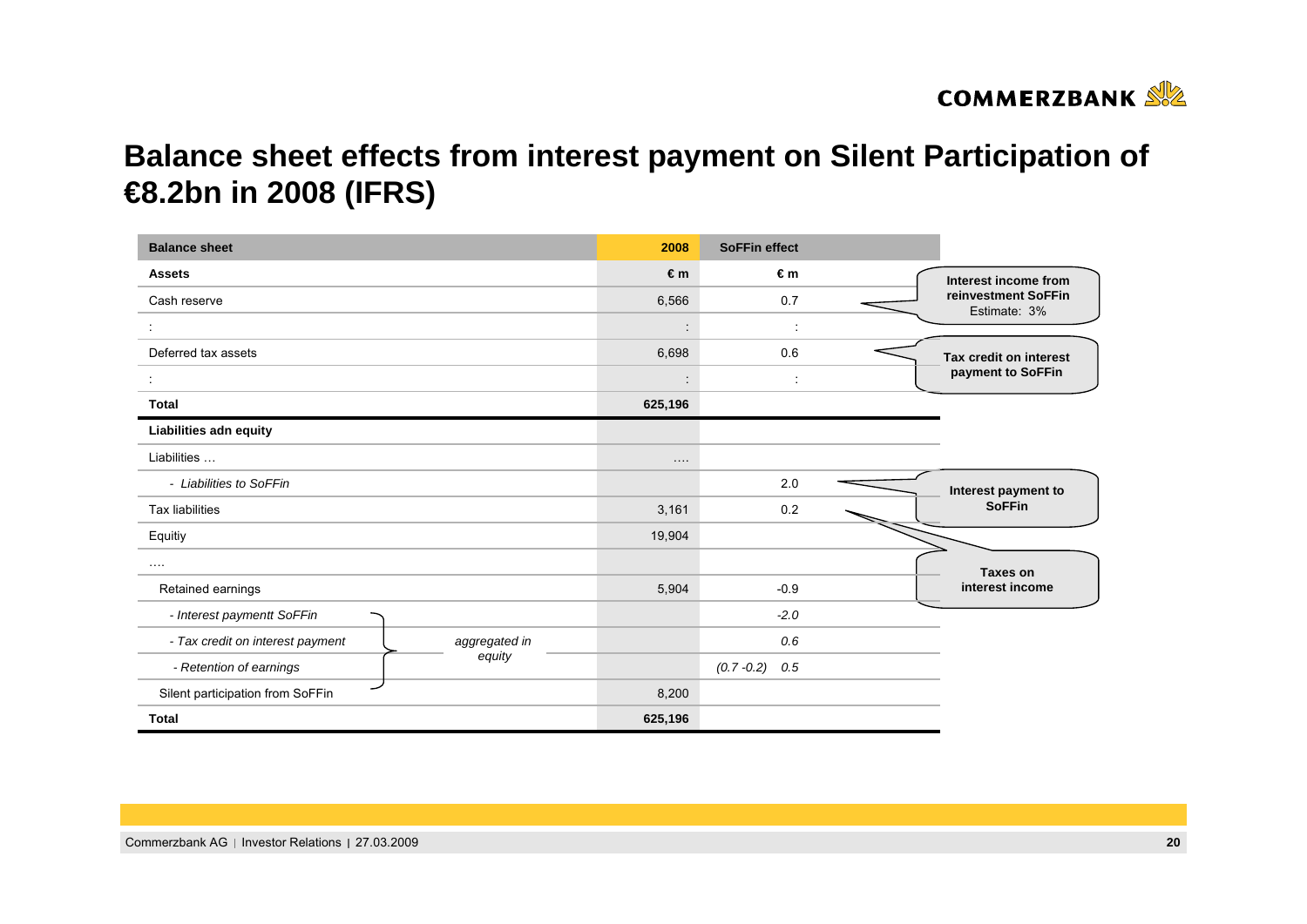

# **P&L effects from Silent Participation of € 8.2 bn in 2008 (German GAAP)**

| <b>Profit and loss account</b>         | 2008           | <b>SoFFin effect</b> |                                     |
|----------------------------------------|----------------|----------------------|-------------------------------------|
|                                        | $\n  in\n$     | $\notin$ m           | Interest income from                |
| Interest income                        | 12,898         | 0.7                  | reinvestment SoFFin<br>Estimate: 3% |
| Interest expenses                      | $-10,346$      | $-2.0$               |                                     |
|                                        |                |                      | <b>Interest payment SoFFin</b>      |
| <b>Result from ordinary activities</b> | $-1,171$       | $-1.3$               |                                     |
| Taxes on income                        | $-33$          | $-0.4$               | <b>Taxes from interest</b>          |
| Net loss for the year                  | $-1,204$       | $-0.9$               | income and interest<br>payment      |
|                                        |                |                      |                                     |
| <b>Appropriation of profit</b>         | 2008           |                      |                                     |
| Transfer from retained earnings        | $-1,205$       | $-0.9$               |                                     |
| Transfer to retained earnings          | $\overline{1}$ | $\mathbf 0$          |                                     |
| Net profit                             | $\bf{0}$       | 0                    |                                     |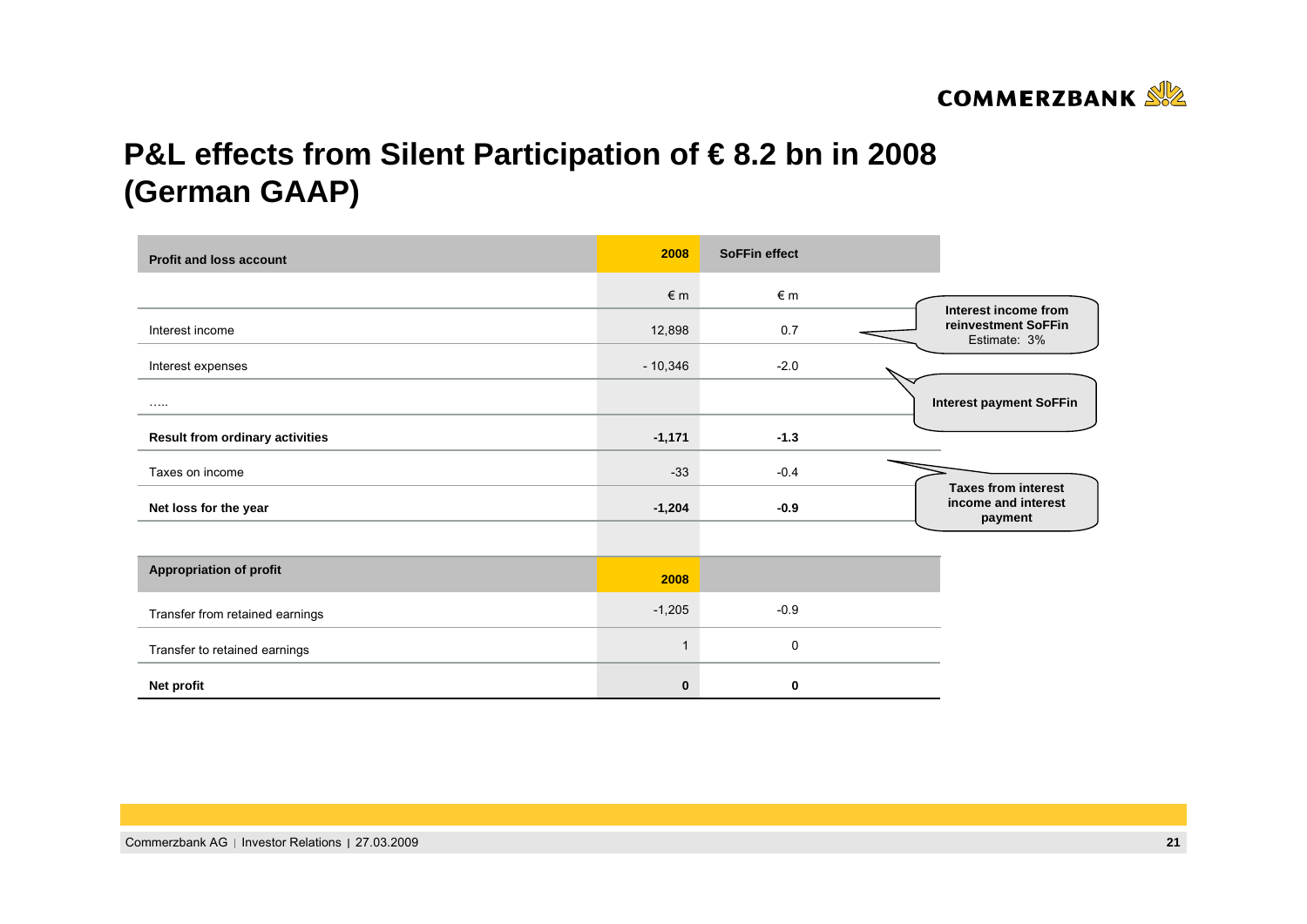

#### **For more information, please contact Commerzbank´s IR team:**

**Jürgen Ackermann** (Head of IR) P: +49 69 136 22338M: juergen.ackermann@commerzbank.com

**Sandra Büschken** (Deputy Head of IR) P: +49 69 136 23617M: sandra.bueschken@commerzbank.com

**Michael Klein**P: +49 69 136 24522M: michael.klein@commerzbank.com **Wennemar von Bodelschwingh** P: +49 69 136 43611M: wennemar.vonbodelschwingh@commerzbank.com

**Ute Heiserer-Jäckel** P: +49 69 136 41874 M: ute.heiserer-jaeckel@commerzbank.com

**Simone Nuxoll**P: +49 69 136 45660 M: simone.nuxoll@commerzbank.com

**Stefan Philippi** P: +49 69 136 45231M: stefan.philippi@commerzbank.com

**Karsten Swoboda**P: +49 69 136 22339 M: karsten.swoboda@commerzbank.com

#### **www.ir.commerzbank.com**